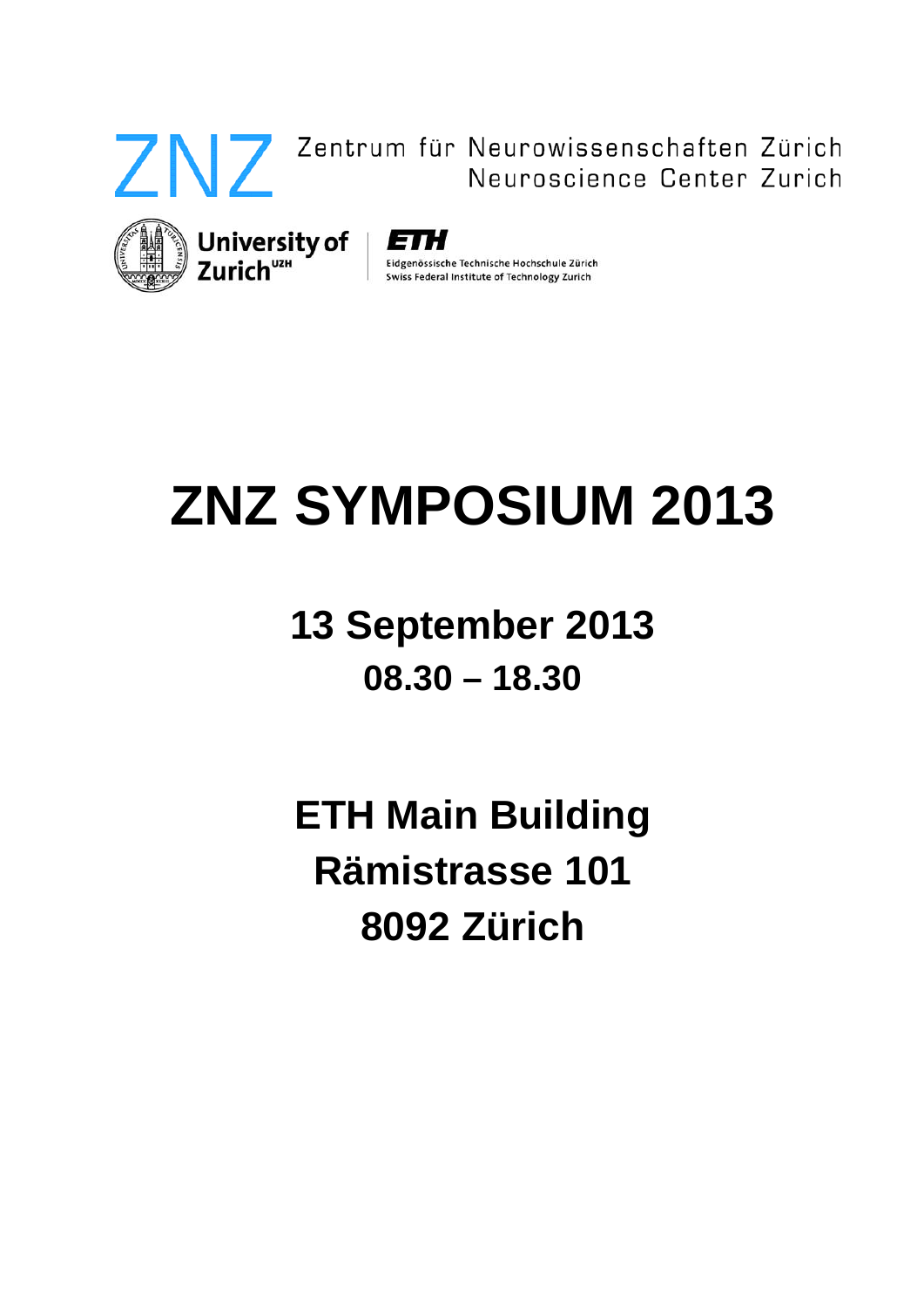### **POSTER ABSTRACTS**

#### **DEVELOPMENT AND REGENERATION**

#### **Group Leader: SEBASTIAN JESSBERGER**

- **1 Metabolic control of neural stem cell activity:** M. Knobloch, S. Braun, M. Bowers, M. Hruzova, T. Wegleiter, M. Vidmar, S. Jessberger
- **2 Mechanisms underlying asymmetric neural stem cell division:** D. Moore, L. Ghosh, G. Pilz, R. Machado, S. Jessberger

#### **Group Leader: OLIVIER RAINETEAU**

**3 β-Catenin signaling regulates postnatal dorsal forebrain identity and lineages:** K. Azim, B. Fischer, A. Hurtado-Chong, N. Gakhar-Koppole, K. Draganova, L. Sommer, A. Butt, O. Raineteau

#### **Group Leader: LUKAS SOMMER**

- **4 Multipotency or commitment of neural crest stem cells a monoclonal fate imaging in vivo:** A. Baggiolini, S. Tavares Varum, N. John, A. Joyner, M. Goetz, H. Clevers, L. Sommer
- **5 Addressing the role of Yin Yang 1 during mammalian cortex development:** L. Zurkirchen, S. Giger, K. Draganova, S. Varum Tavares, L. Sommer

#### **Group Leader: ESTHER STOECKLI**

**6 More than one Wnt signaling pathway is required for axon guidance:** E. Avilés, E.T. Stoeckli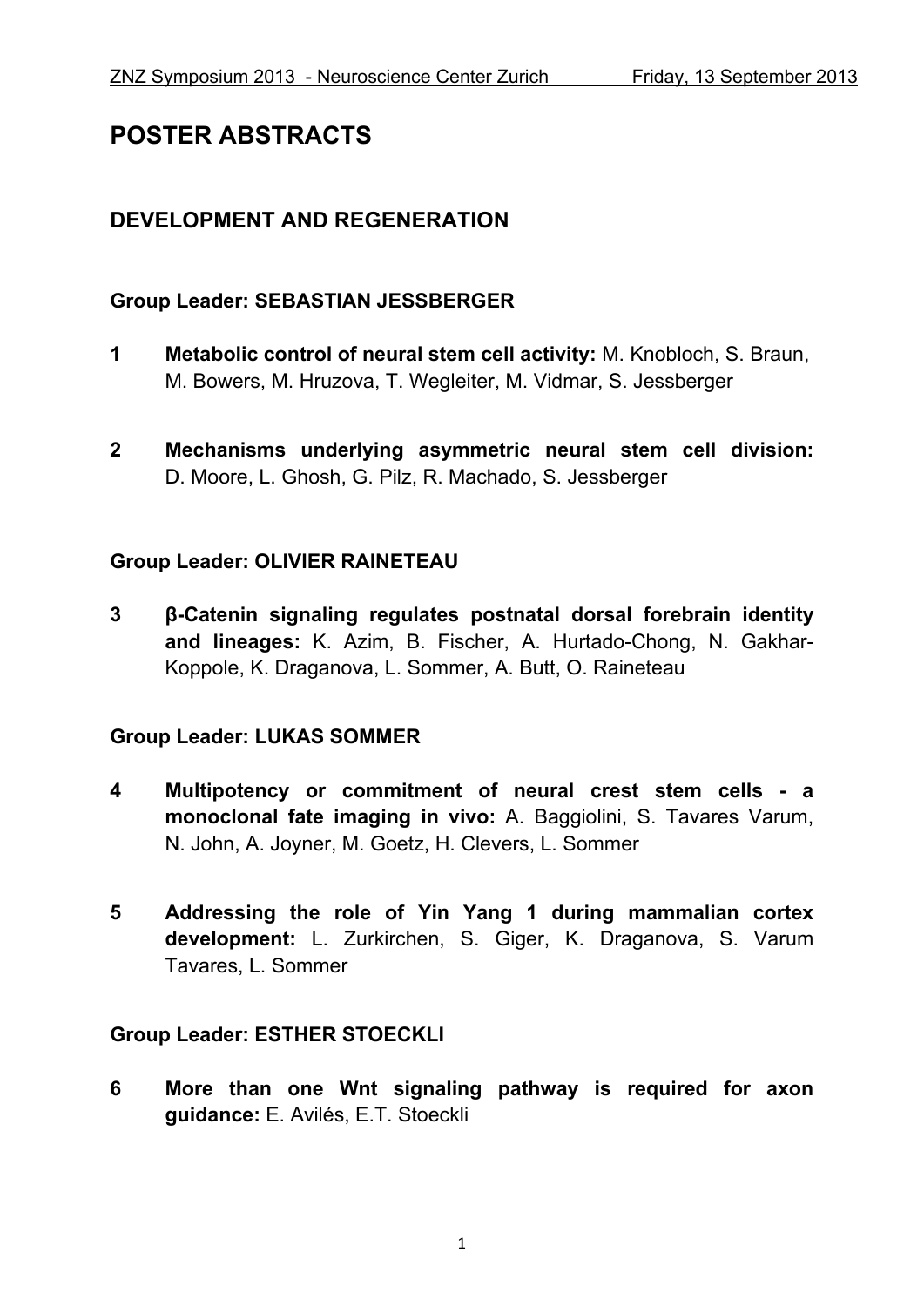**7 Sonic hedgehog regulates its own receptor on post-crossing commissural axons in a Glypican1-dependent manner:**  N.H. Wilson, E.T. Stoeckli

#### **SYNAPTIC TRANSMISSION AND PLASTICITY**

#### **Group Leader: DIETMAR BENKE**

8 Neuronal activity controls cell surface expression of GABA<sub>B</sub> **receptors via endoplasmic reticulum associated protein degradation:** K. Zemoura, M. Schenkel, H.C. Johannssen, M.A. Acuña, G.E. Yévenes, H.U. Zeilhofer

#### **Group Leader: URS GERBER**

**9 Physiological roles of group II metabotropic glutamate receptors in the CA1 region:** N. Rosenberg, U. Gerber, J. Ster

#### **Group Leader: ERICH SEIFRITZ**

**10 The impact of a single dose of ketamine on the healthy organism: what can we learn from a multimodal approach?** M. Lehmann, M. Scheidegger, A. Fuchs, M. Walter, H. Böker, A. Henning, E. Seifritz, S. **Grimm** 

#### **MOLECULAR AND CELLULAR NEUROSCIENCE**

#### **Group Leader: STEVEN BROWN**

- **11 Day length reorganizes the SCN neuronal network:** A. Azzi, J.A. Evans, T. Leise, R. Dallmann, A.J. Davidson, S. A. Brown
- **12 The role of NOPS proteins in regulating inhibitory synapse structure and function:** D. Mircsof, M. Znidaric, C. Lafourcade, J.-M. Fritschy\*, S. A. Brown\*, S. Tyagarajan\* (\*equal contribution)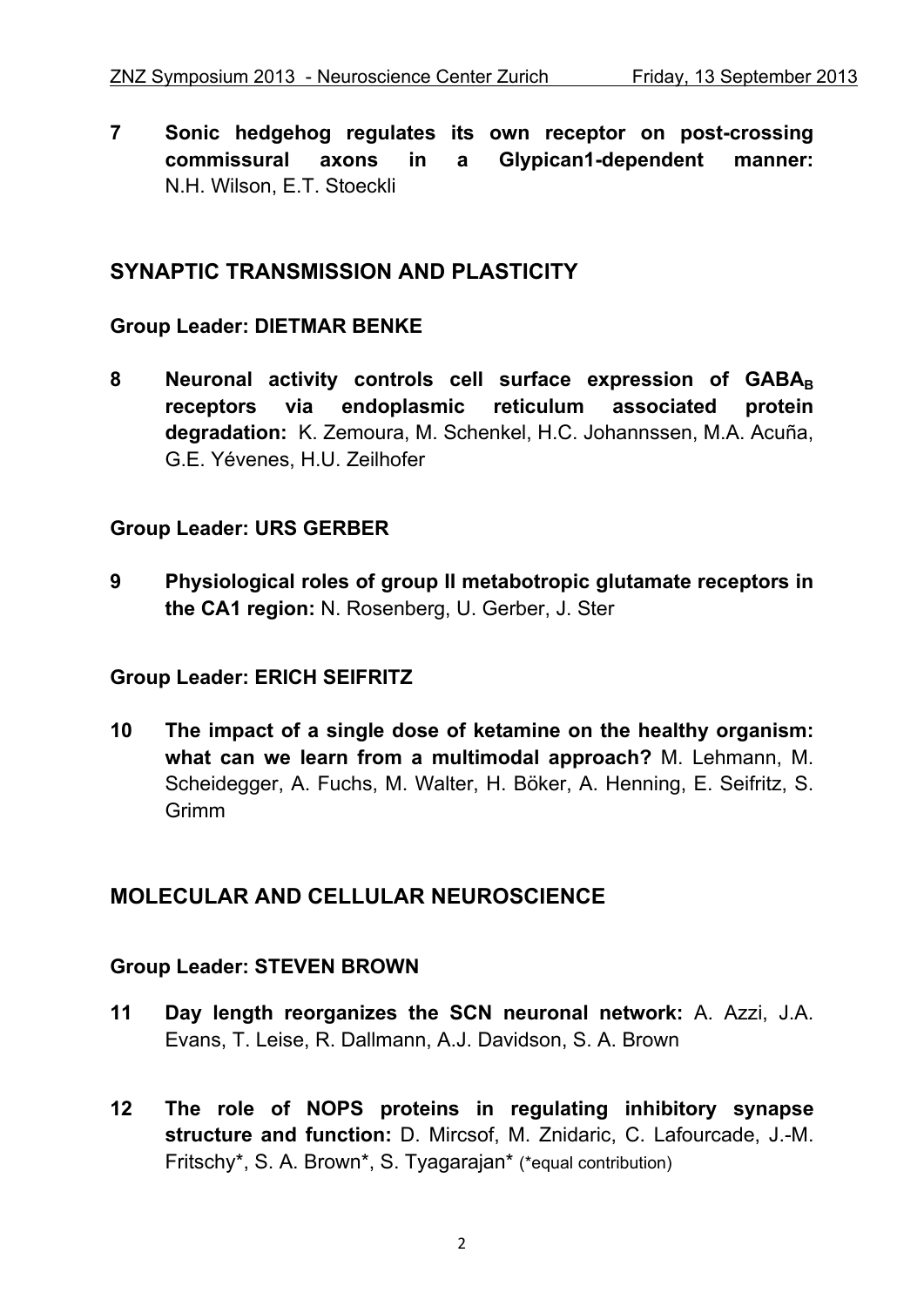#### **Group Leader: JEAN-MARC FRITSCHY**

**13 Post-translational modification by SUMO regulates gephyrin clustering and GABAergic transmission:** L. Auguadri, S. Battaglia, Z. Thirouin, C. De Groot, H. Wildner, G. Bosshard, J.M. Fritschy, S.K.Tyagarajan

#### **Group Leader: EDNA GRÜNBLATT**

- **14 Polyunsaturated fatty acids and the combination of iron, zink and vitamin-B5 on neuronal cell line growth:** J.Bartl, S. Walitza, E. **Grünblatt**
- **15 Effect of the serotonin 2A (HTR2A) receptor agonist DOI on the tropomyosin-related kinase (Trk) A activity in cell culture models:**  Z. Marinova, S. Walitza, E. Grünblatt

#### **Group Leader: UWE KONIETZKO**

**16 Turnover of amyloid precursor protein family members determines their nuclear signaling capability:** M.T. Gersbacher, Z.V. Goodger, D. Bundschuh, R.M. Nitsch, U. Konietzko

#### **Group Leader: ISABELLE MANSUY**

- **17 Regulation of microRNAs by protein phosphatase 1 in memory formation:** B.T. Woldemichael, A. Jawaid, I.M. Mansuy
- **18 DNA hydroxymethylation: a novel epigenetic mark important for memory:** E.A. Kremer, I.M. Mansuy
- **19 Analyses of sub-regional functions of the adult mouse hippocampus in memory formation by proteomic profiling:** L.M. von Ziegler, I.M. Mansuy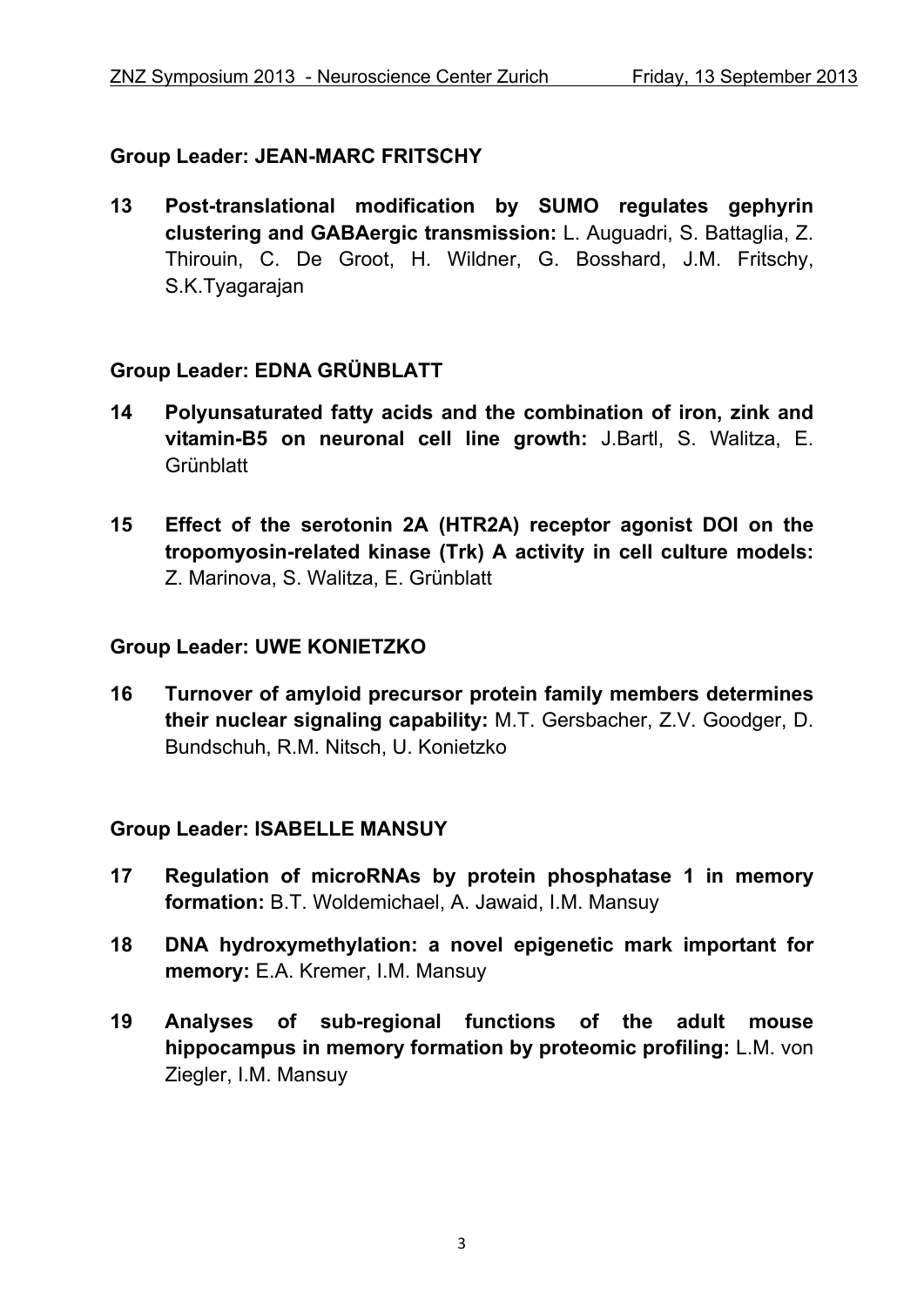#### **Group Leader: OLIVIER RAINETEAU**

**20 Disruption of bHLH transcriptional networks by mutated E proteins induces glioma cell death:** S. Beyeler, S. Joly, F.-J.Obermair, M. Fries, R. Mehmood, G. Tabatabai, O. Raineteau

#### **Group Leader: SHIVA TYAGARAJAN**

(ZNZ Associate, Institute of Pharmacology and Toxicology, UZH)

- **21 Molecular mechanism of BDNF-induced changes at GABAergic**  synapses: Z.S. Thirouin<sup>1</sup>, G. Raminder<sup>2</sup>, S. Früh<sup>7</sup>, A. McKinney<sup>2</sup>, S. Tyagarajan<sup>1</sup>
	- 1 Institute of Pharmacology and Toxicology, UZH
	- 2 Department of Pharmacology and Therapeutics, McGill University, Montreal, Canada

#### **Group Leader: BRUNO WEBER**

**22 Estimation of glucose levels of single cells in vivo:** R. Gutierrez<sup>1,3</sup>, M. Wyss<sup>1</sup>, P. Mächler<sup>1</sup>, S. Lenchacher<sup>2</sup>, P.J. Magistretti<sup>2</sup>, F. Barros<sup>3</sup>, B. Weber1

1 Institute of Pharmacology and Toxicology, University of Zurich, Switzerland 2 Brain Mind Institute, EPFL, Lausanne, Switzerland; 3 CECS, Valdivia, Chile

**23 Astrocyte calcium signalling** *in vivo* **during mouse whisker stimulation:** J. Stobart, B. Weber

#### **ENDOCRINE REGULATION**

#### **Group Leader: TOBIAS SUTER**

**24 The absence of TNF exacerbates spontaneous autoimmunity in MOG-specific TCR-transgenic (2D2) mice:** N. Schweizer, C. Tiberi, E. Rushing, H. Welzl, M. Wojtal, J. Tracy, T. Suter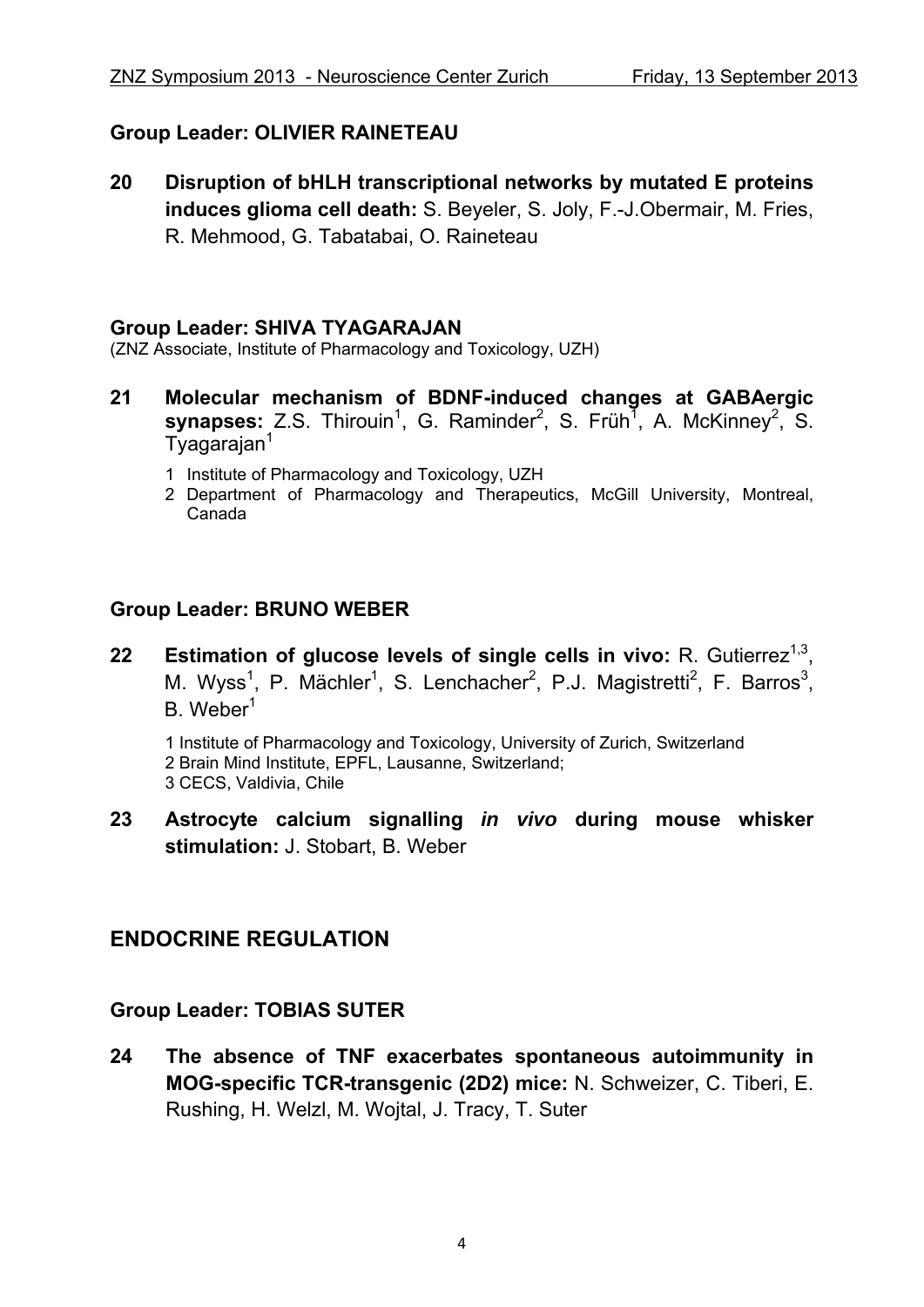#### **SENSORY SYSTEMS**

#### **Group Leader: ARMIN CURT**

**25 Distinct supra-spinal and spinal effects of pain relief: A sensory evoked potential study:** C.R. Jutzeler, A. Curt, J.L. Kramer

#### **Group Leader: KYNAN ENG**

**26 Usability assessment of low-cost vibration motors for presenting vibrotactile feedback in sensory and motor rehabilitation:** M. Bannwart, K. Eng, P. Pyk, D. Kiper, R. Gassert, Y. Kim

#### **Group Leader: ARKO GHOSH**

**27 Tactile processing from the forehead:** S. Hänzi, G. Stefanics, A. Ghosh

#### **Group Leader: CHRISTIAN GRIMM**

**28 Role of hypoxia mediated gene – Stanniocalcin2 in the retina:** D. Ail, C. Grimm

#### **Group Leader: FRITJOF HELMCHEN**

**29 Impact of response adaptation on stimulus perception: sensory stimulation versus optogenetic activation of primary somatosensory cortex**: S. Musall, W. von der Behrens, J. Mayrhofer, B. Weber, F. Helmchen and F. Haiss

#### **Group Leader: ALEXANDER HUBER**

**30 Contribution of the incudo-malleolar joint to middle-ear sound**  transmission: R. Gerig<sup>1</sup>, J.H. Sim<sup>1</sup>, C. Röösli<sup>1</sup>, A. Eiber<sup>2</sup>, S. Ihrle<sup>2</sup>, A.M. Huber $1$ 

1 University Hospital Zurich 2 University of Stuttgart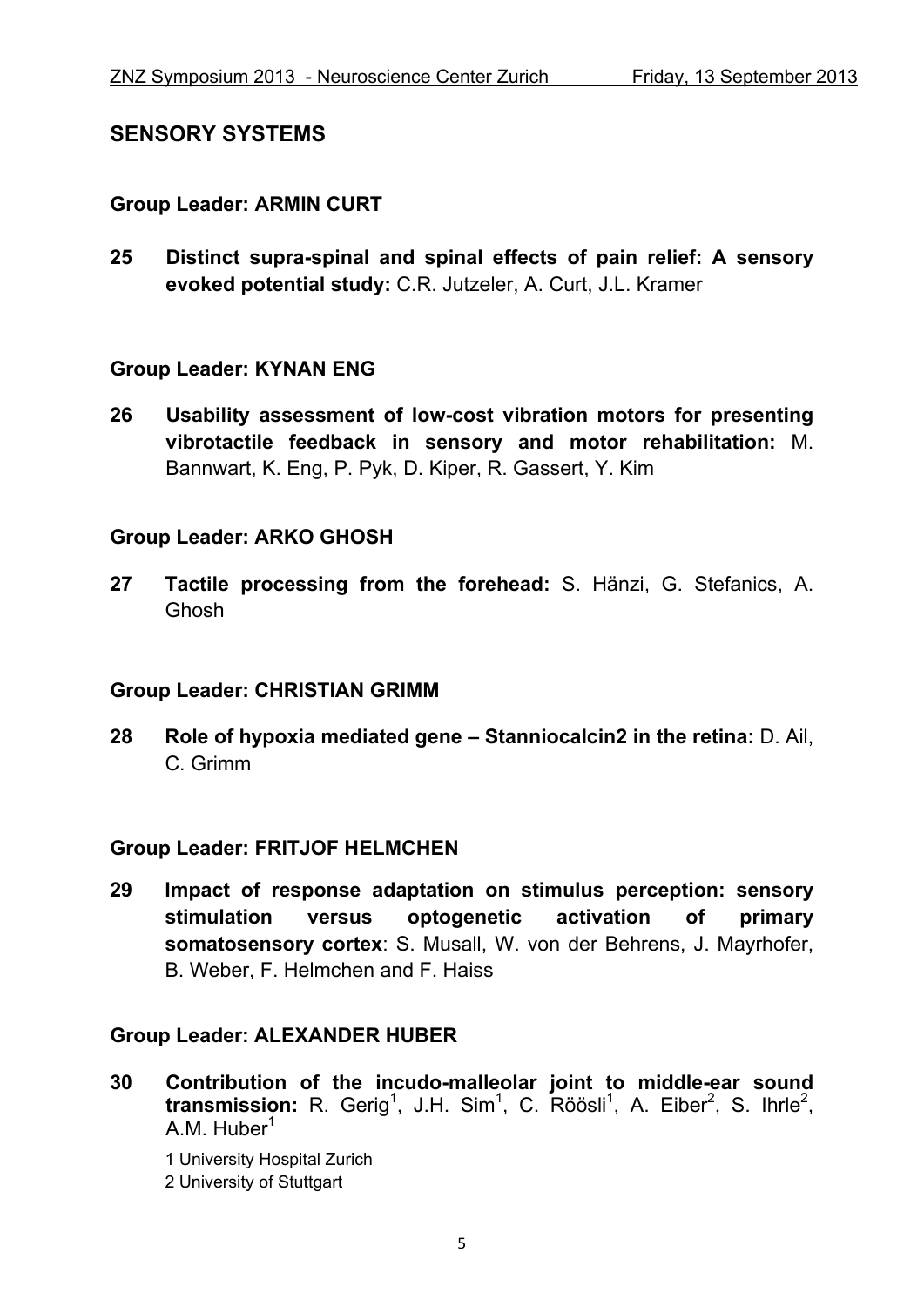#### **Group Leader: SHIH-CHII LIU**

- **31 A 240x180 10mW 12us latency sparse-output vision sensor for mobile applications:** C. Brandli, R. Berner, M. Yang, S.-C. Liu and T. **Delbruck**
- **32 Sensory fusion of event-driven sensors using an event-driven deep belief network:** P. O'Connor, D. Neil, T. Delbruck, M. Pfeiffer, S.-C. Liu

#### **Group Leader: KEVAN MARTIN**

- **33 Quantifying the local circuit of macaque cortex:** J.C. Anderson, K.A.C. Martin, I. Spühler
- **34 On recruitment in cat visual cortex:** A.J. Keller, N. Maçarico Costa, F. Helmchen, B.M. Kampa, K.A.C. Martin
- **35 Mapping the matrix of mouse auditory cortex:** M. Perrella, N. Maçarico Costa, K.A.C. Martin
- **36 Who talks to the auditory cortex? A quantitative analysis of the projections to area 41 of the mouse:** F. Sägesser, N. Maçarico Costa, K.A.C. Martin

#### **Group Leader: HANS STASSEN**

- **37 Affective state and voice:** S. Braun, C. Botella, R. Bridler, F. Chmetz, J. P. Delfino, D. Herzig, V.J. Kluckner, C. Mohr, I. Moragrega, Y. Schrag, E. Seifritz, C. Soler, H.H. Stassen
- **38 Monitoring the effects of chronic stress on general health through a set of psycho-physiological parameters:** D. Majoe, S. Braun, J.P. Delfino, P. Lott, E. Seifritz, H. H. Stassen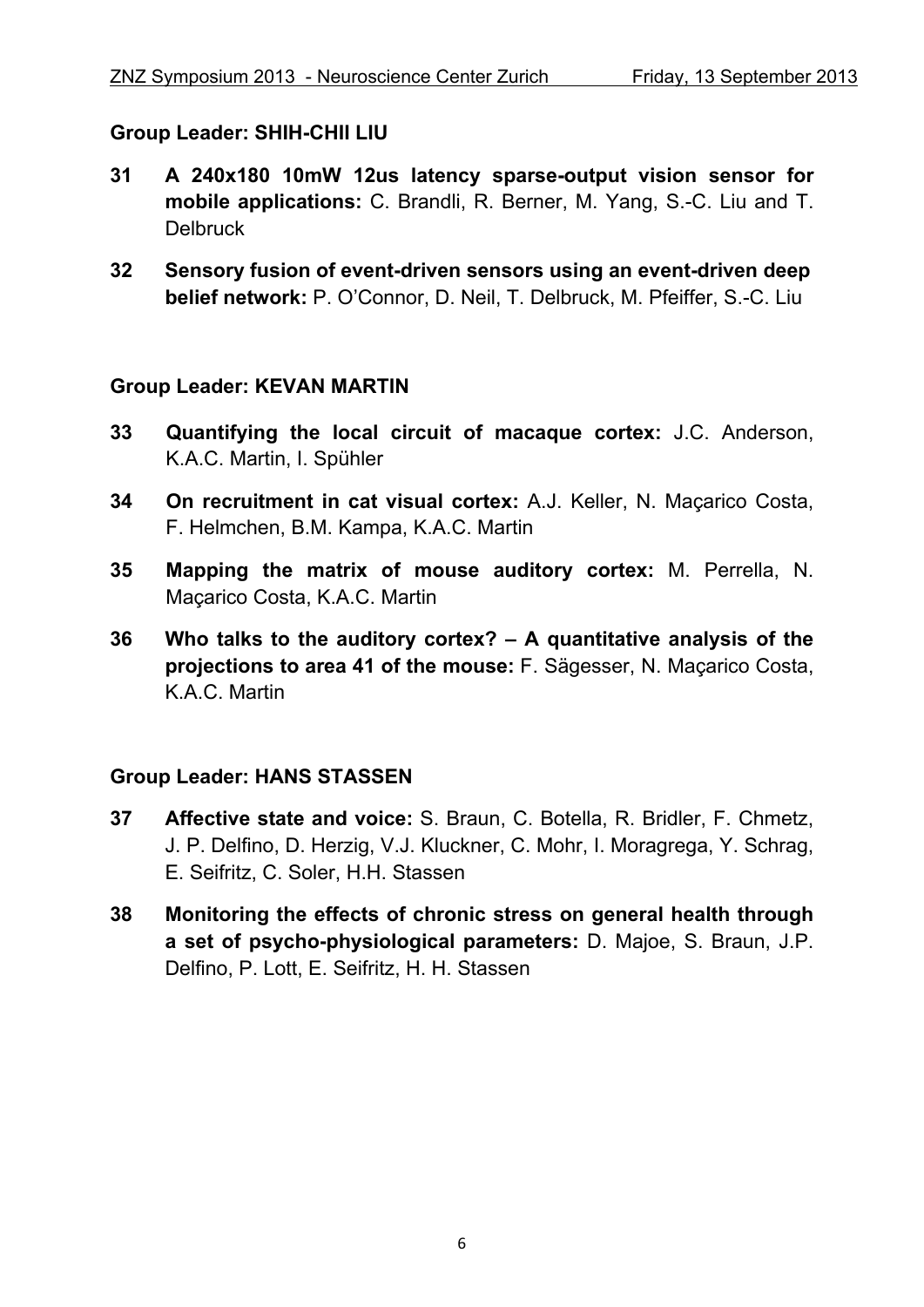#### **MOTOR SYSTEMS**

#### **Group Leader: ARMIN CURT**

**39 Supraspinal and spinal neural control of walking in human incomplete spinal cord injury**: L. Awai, M. Bolliger, G. Courtine, A. **Curt** 

#### **Group Leader: VOLKER DIETZ**

**40 Neural coupling of cooperative hand movements in stroke patients**: M. Schrafl, V. Dietz

#### **Group Leader: ROGER GASSERT**

**41 Delineating the whole brain bold response to passive movement kinematics:** J. Duenas, J. Sulzer, P. Stämpfli, M.C. Hepp-Reymond, S. Kollias, E. Seifritz, R. Gassert

#### **Group Leader: SPYROS KOLLIAS**

**42 Lower limb motor control as assessed by clustered-sparse temporal acquisition fMRI**: L. Jaeger, L. Marchal-Crespo, P. Wolf, L. Michels, R. Riener, S. Kollias

#### **Group Leader: ANDREAS LUFT**

**43 Investigating characteristics of skilled motor learning in rodents using the ETH Pattus:** O. Lambercy, M. Schubring-Giese, B. Vigaru, J. Hosp, R. Gassert and A.R. Luft

#### **Group Leader: ANDREAS MEYER-HEIM**

**44 Robotic assisted gait training after neuroorthopedic interventions for children with cerebral palsy: benefits, feasibility and clinical implementation:** S. Boettger, H.J. van Hedel, S. Dierauer, T. Schuler, A. Meyer-Heim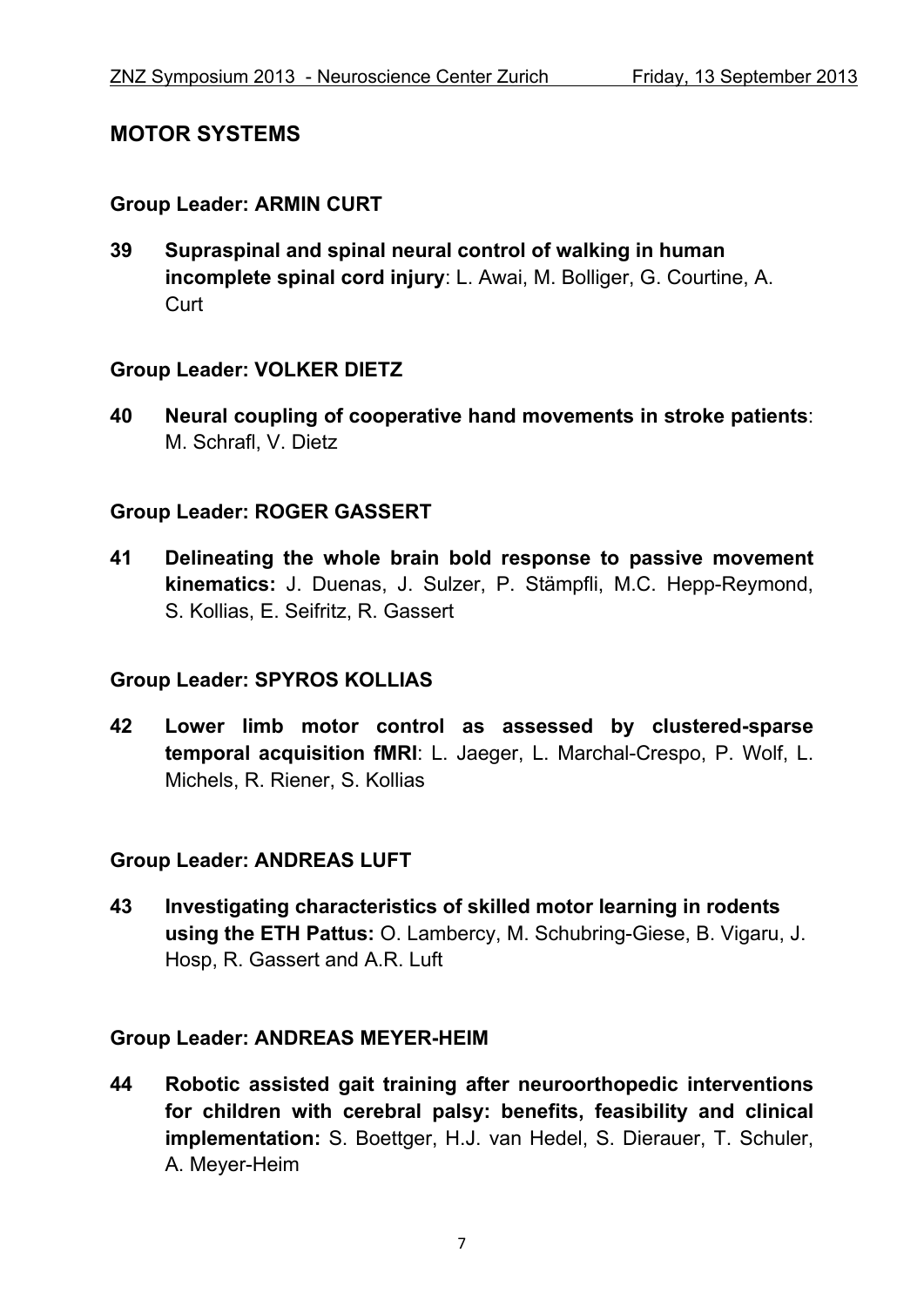#### **Group Leader: JOHANNES SARNTHEIM**

**45 Anticipatory grip force adaptation is related to oscillatory local field potentials in the subthalamic nucleus of Parkinson's patients:** L.L. Imbach, C.R. Baumann, H. Baumann-Vogel, J. Hermsdörfer, O. Sürücü, J. Sarnthein

#### **Group Leader: DOMINIK STRAUMANN**

**46 Zebrafish** *bel* **mutant as a model for INS: Pharmacologic interactions with the ocular motor system:** M. Afthinos, G. Bertolini, D. Straumann, M.Y. Huang

#### **SLEEP AND SLEEP DISORDERS**

#### **Group Leader: PETER ACHERMANN**

- **47 Longitudinal analysis of the dissipation and build-up of sleep pressure from mid to late adolescence:** L. Tarokh, M.A. Carskadon, T. Rusterholz, P. Achermann
- **48 ICA-based artefact correction of sleep EEG recordings during arterial spin labelling MRI measurements:** L. Tüshaus, T. Koenig, M. Kottlow, P. Achermann

#### **Group Leader: CLAUDIO BASSETTI**

(former ZNZ Member, now Center of Experimental Neurology, University Hospital Bern)

**49 Delayed repeated treatment with baclofen promotes neuronal plasticity and functional recovery after stroke in rats:** A. Hodor, S. Palchykova, B. Gao and C.L. Bassetti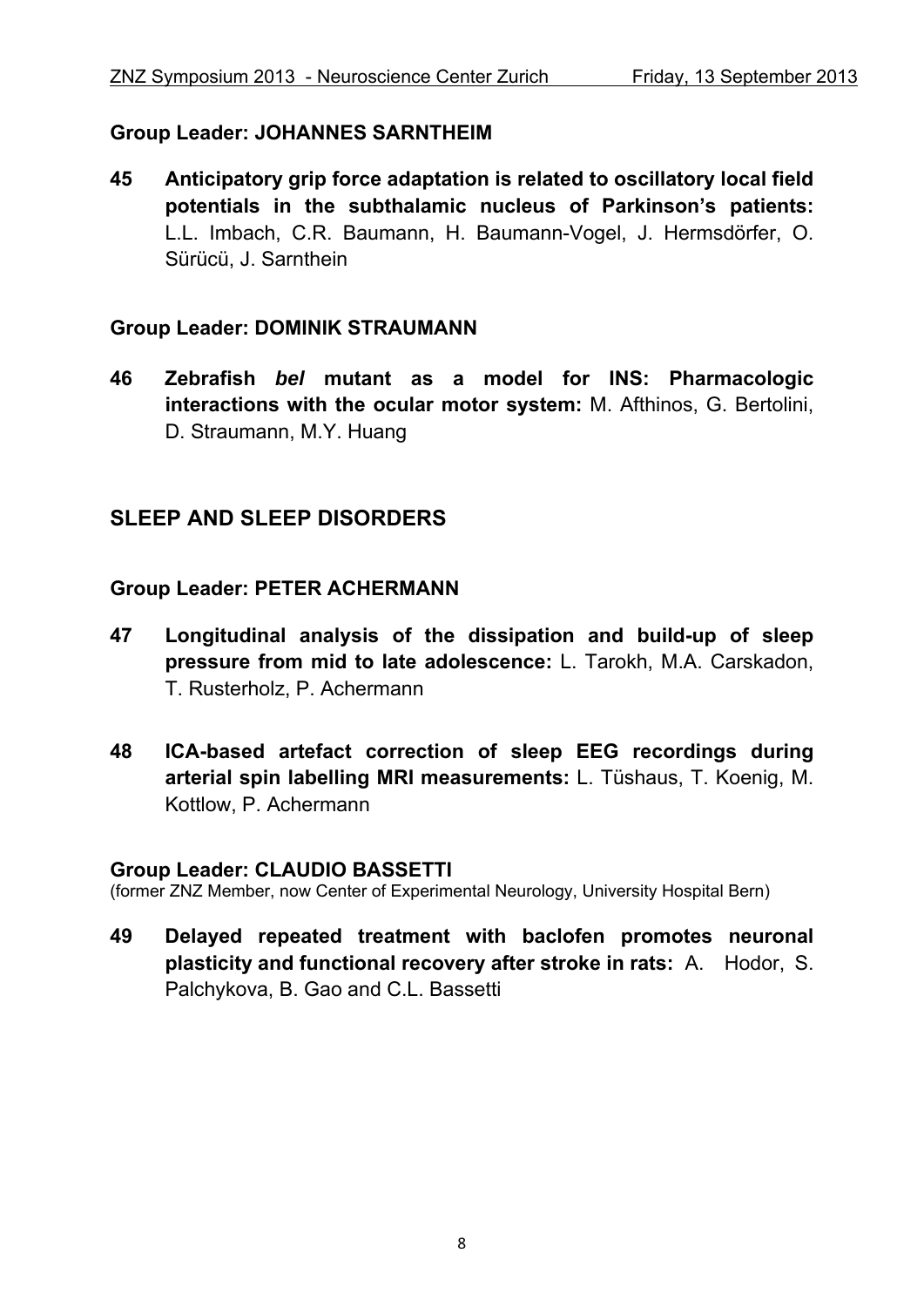#### **Group Leader: CHRISTIAN BAUMANN**

- **50 Behavioural abnormalities and sleep-wake disturbances in a rat model of mild and severe diffuse closed traumatic brain injury: effect of sleep modulation on trauma-induced cognitive impairment:** M.M. Morawska, D. Noain, E. Symeonidou, N. Neumark, S.R. Schreglmann, F. Büchele, Y. Gavrilov, M. Penner, L.L. Imbach, C.R. Baumann
- **51 Hypersomnia following traumatic brain injury is associated with a loss of histaminergic neurons:** D. Noain, L.L. Imbach, P.O. Valko, E. Werth, Y. Gavrilow, S.R. Schreglmann, M. Penner, M. Morawska, M. Yamamoto, K. Finn, H. Reddy, J. Haybäck, S. Weis, T. Li, A. Maric, J. Stover, L. Mica, T.E. Scammell, C.R. Baumann

#### **Group Leader: RETO HUBER**

- **52 Sleep after stroke in children: investigating the course of recovery:** A.-L. Mouthon, H.J. van Hedel, A. Meyer-Heim, R. Huber
- **53 Approximate entropy analysis of wake and sleep EEG data in adults and children:** G.M.H. Lee, S. Fattinger, A.-L. Mouthon, R. Huber

#### **Group Leader: HANS-PETER LANDOLT**

- **54 Cerebral mGLuR5 availability and FMRP expression regulate homeostatic markers of sleep need in healthy men:** S.C. Holst, K. Hefti, J. Sovago, A. Buck, S.M. Ametamey, M. Scheidegger, R. Dürr, A. Baumer, B. Gomez-Mancilla, E. Seifritz, H.-P. Landolt
- **55 Genetic variation in the dopamine transporter gene DAT1: evidence for functional effects from an integrative human study on sleep**wake regulation: A. Valomon<sup>1,2</sup>, S.C. Holst<sup>1,2</sup>, V. Bachmann<sup>1,2</sup>, J. Zürcher<sup>4</sup>, W. Berger<sup>2,4</sup>, C. Schmidt<sup>6</sup>, A.U. Viola<sup>6</sup>, C. Cajochen<sup>6</sup>, and Hans-Peter Landolt  $1,2,3,5$

1 Institute of Pharmacology and Toxicology, UZH

- 2 Zurich Center for Integrative Human Physiology, UZH
- 3 Neuroscience Center Zurich, UZH & ETHZ
- 4 Institute of Medical Genetics, UZH
- 5 Clinical Research Priority Program "Sleep and Health", UZH
- 6 Center for Chronobiology, UPK Basel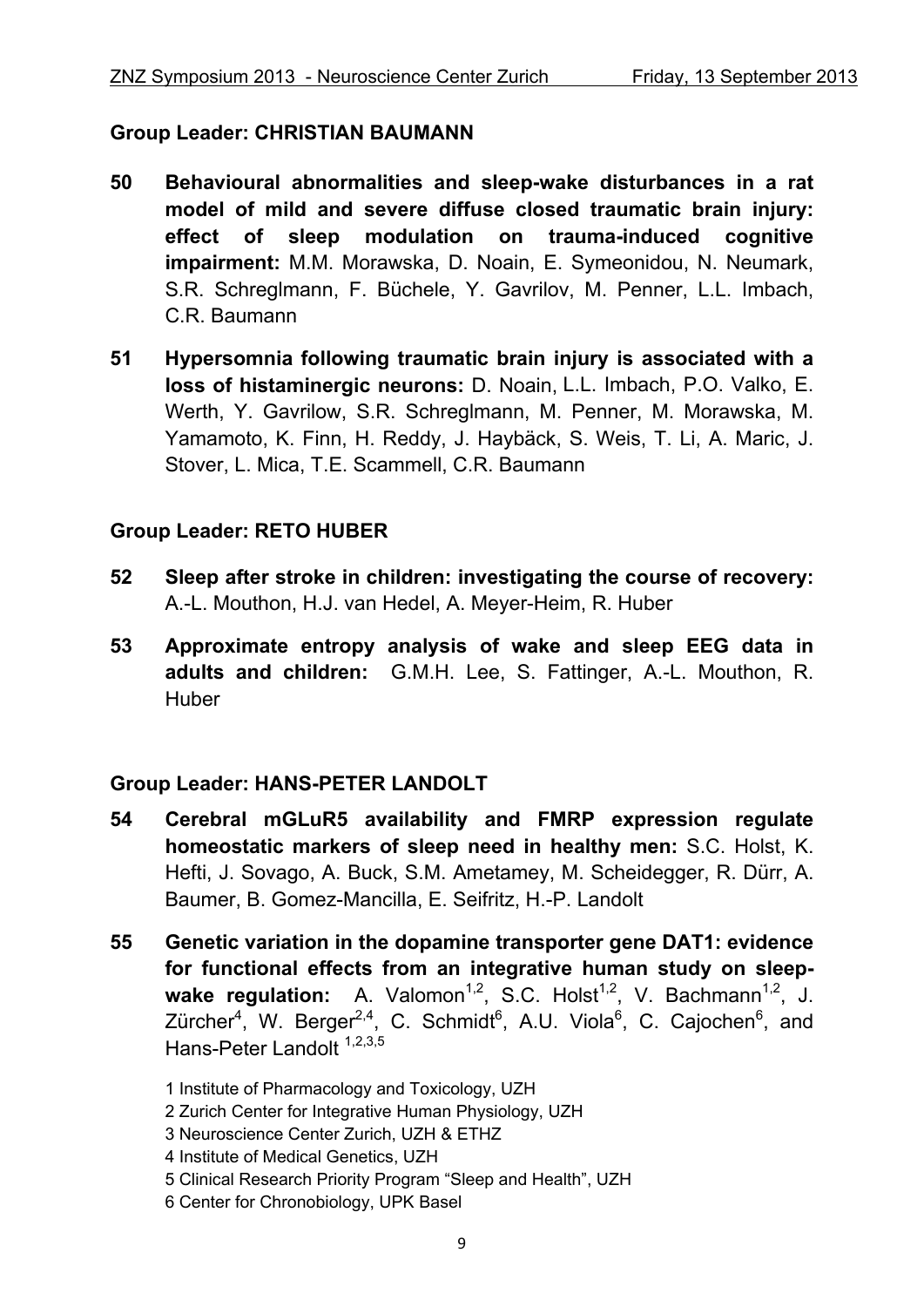#### **NEURAL BASIS OF BEHAVIOR**

#### **Group Leader: IRMGARD AMREIN**

**56 Impact of social structure and subterranean live style on adult hippocampal neurogenesis in long-lived mole-rats:** I. Amrein, A. Becker, S. Engler, S.H. Huang, J. Müller, H.-P. Lipp, M. Oosthuizen

#### **Group Leader: DOMINIK BACH**

**57 Human approach avoidance conflict involves the anterior hippocampus:** D. Bach

#### **Group Leader: KYNAN ENG**

**58 Neural correlates of adaptation to visual feedback scaling of finger movements:** J. Brand, R. Bakker, L. Michels, M.C. Hepp-Reymond, M. Morari, D. Kiper, K. Eng

#### **Group Leader: RICHARD HAHNLOSER**

**59 Syllable-specific rules in the microstructure of birdsong:** A. E. Stepien, A. Canopoli, V.Y. Wang, A. Vyssotski, R.H.R. Hahnloser

#### **Group Leader: WOLFGANG LANGHANS**

- **60 Synergistic neuropathalogical interactions between prenatal immune activation and stress in puberty:** S. Giovanoli, U. Meyer
- **61 Peripubertal high fat diet (HFD) exposure impairs central information processing:** M. Labouesse, W. Langhans, U. Meyer

#### **Group Leader: ANDREAS LUFT**

**62 Characterization of VTA input to primary motor cortex during motor learning:** S. Leemburg, A.R.Luft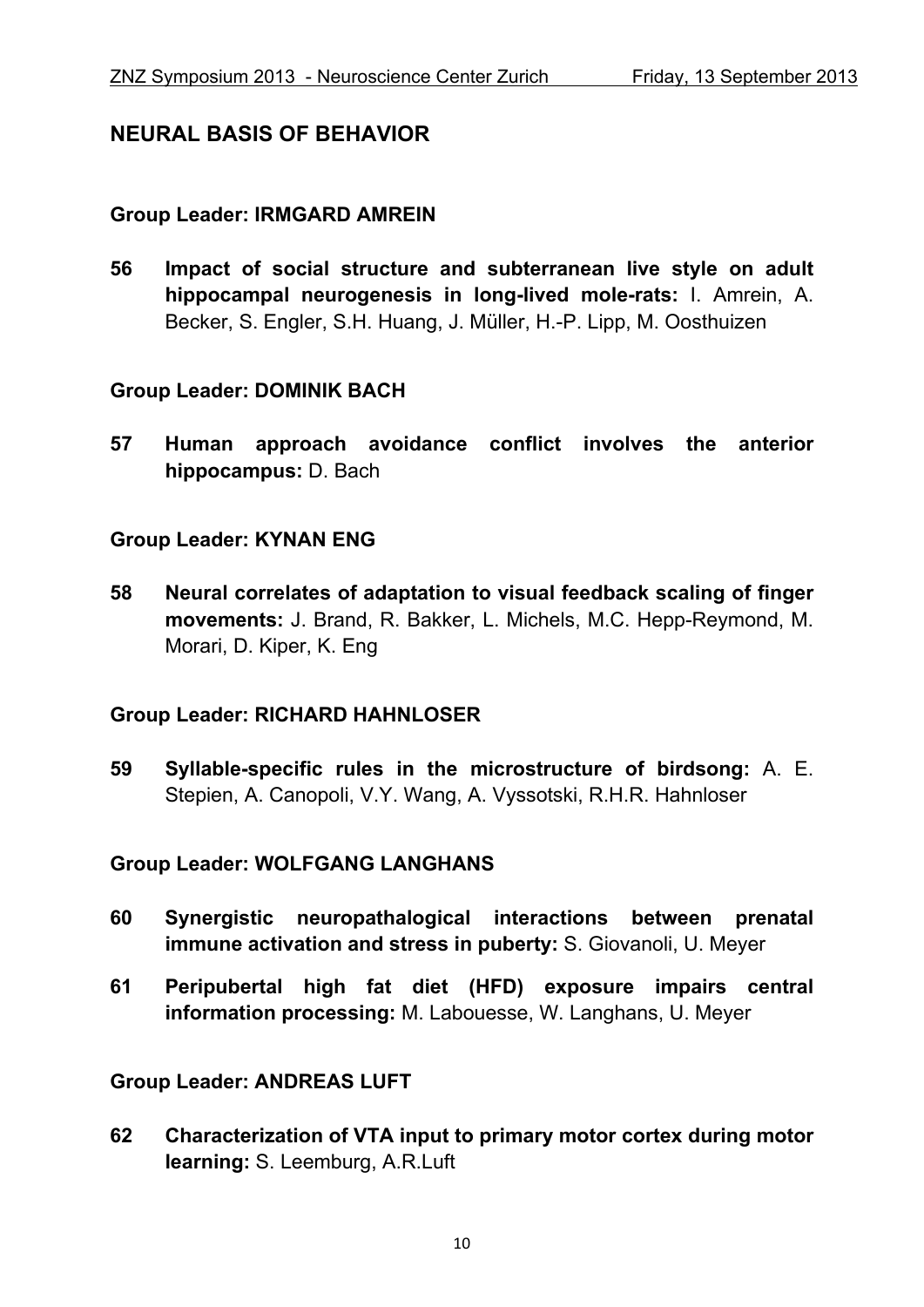#### **Group Leader: ISABELLE MANSUY**

**63 Implication of sperm non-coding RNAs in the transgenerational**  effects of early traumatic stress in mice: K. Gapp<sup>1\*</sup>, J. Bohacek<sup>1</sup>, P. Pelczar<sup>2</sup>, A.M. Brunner<sup>1</sup>, J. Prados<sup>3</sup>, L. Farinelli<sup>3</sup> and I.M. Mansuy<sup>1</sup>

1 Brain Research Institute, UZH and ETH

2 Institute of Laboratory Animal Science, UZH

3 FASTERIS SA, Plan-les-Ouates, Switzerland

#### **Group Leader: VALERIO MANTE**

(ZNZ Associate, Institute of Neuroinformatics, UZH and ETH)

**64 Selective integration of sensory evidence by recurrent dynamics in prefrontal cortex:** V. Mante, D. Sussillo, K.V. Shenoy, W.T. Newsome

#### **Group Leader: CHRISTOPHER PRYCE**

- **65 Mouse studies of the roles of dopamine in depression psychopathology: modulation of reward and punishment processing:** G. Bergamini, K. Joerg, D. Azzinnari, H. Sigrist, B. Ferger, E. Seifritz, C. Pryce
- **66 Mouse studies of the cytokine hypothesis of depression and its relevance to novel antidepressant treatments:** F. Cathomas, F. Klaus, D. Azzinnari, H. Sigrist, J-C. Paterna, A. Müller, E. Seifritz, A. Fontana, R. Fuertig, A. Ceci, B. Hengerer, C. Pryce

#### **Group Leader: BJÖRN RASCH**

- **67 Increased motivation counteracts depletion of self-control:** M. Luethi<sup>1</sup>, J. Binder<sup>2</sup>, M. Friese<sup>3</sup>, P. Boesiger<sup>4</sup>, R. Luechinger<sup>4</sup>, B. Rasch<sup>1</sup>
	- 1 Division of Biopsychology, UZH
	- 2 Division of Gerontopsychology, UZH
	- 3 Department of Psychology, Saarlandes University, Germany
	- 4 Institute of Biomedical Engineering, ETH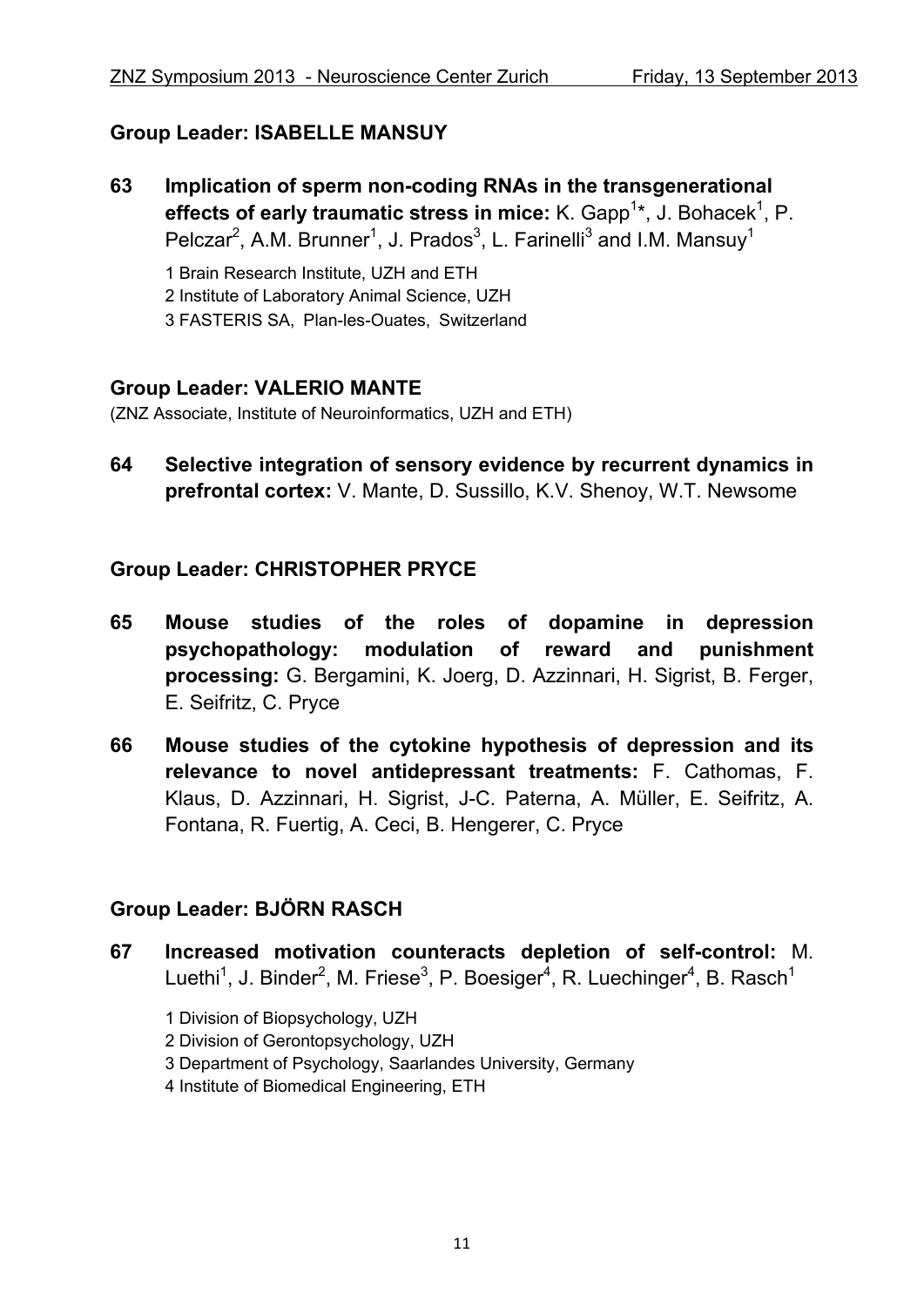#### **Group Leader: CHRISTIAN RUFF**

- **68 Increasing honesty with brain stimulation:** G. Ugazio, A. Cohn, M. Marechal, C.C. Ruff
- **69 Common and distinct neural mechanisms of perceptual and valuebased choice in the human brain:** M. Grueschow, R. Polania, T.A. Hare, C.C. Ruff

#### **Group Leader: DAVID WOLFER**

**70 Effect of zero gravity on the EEG of hippocampus lesioned and control C57BL/6J mice:** S. Masneuf, A. Cherninskyi, O. Ullrich, H.-P. Lipp, D.P. Wolfer, G. Colacicco

#### **COGNITIVE NEUROSCIENCE AND NEUROPSYCHOLOGY**

#### **Group Leader: DANIEL BRANDEIS**

- **71 Shared and task-specific brain mechanisms underlying different response inhibition tasks: A simultaneous EEG-fMRI study:**  A. Schläpfer<sup>1</sup>, Katya Rubia<sup>2</sup>, D. Brandeis<sup>1, 3, 4</sup>
	- 1 University Clinics for Child and Adolescent Psychiatry (UCCAP), UZH
	- 2 Department of Child & Adolescent Psychiatry, UZH
	- 3 Zurich Center for Integrative Human Physiology (ZIHP), UZH
	- 4 Dept. of Child and Adolescent Psychiatry and Psychotherapy, Central Institute of Mental Health, Mannheim, Germany

#### **Group Leader: TODD HARE**

**72 Neurobiological effects of stress on self-control behaviour:** S.U. Maier, A.B. Makwana, T.A. Hare

#### **Group Leader: LUTZ JÄNCKE**

**73 Pre-attentive tone processing in subjects with absolute pitch:** L. Rogenmoser, S. Elmer, L. Jäncke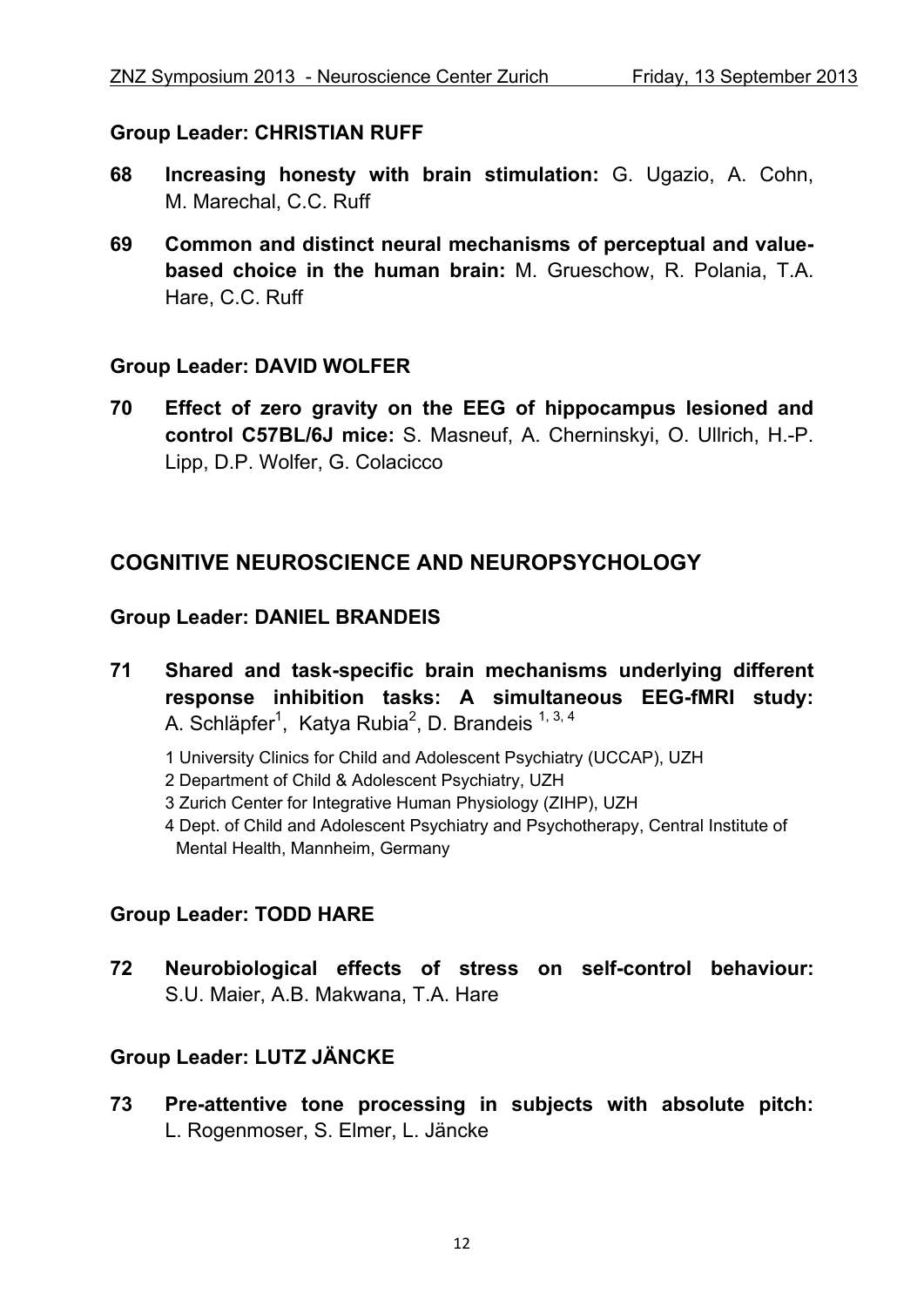#### **Group Leader: HENNRIC JOKEIT**

**74 Unilateral mesial temporal epilepsy impairs remote brain activation**  and social cognition: G. Toller<sup>1</sup>, S.D. Broicher<sup>1</sup>, T. Grunwald<sup>1</sup>, D. Huber<sup>2</sup>, H.J. Huppertz<sup>1</sup>, G. Krämer<sup>1</sup>, M. Kurthen<sup>1</sup>, H. Jokeit<sup>1</sup>

1 Swiss Epilepsy-Center, Zurich 2 MRI Institute Dominik Huber, Zurich

#### **Group Leader: DIETRICH LEHMANN**

**75 EEG spectral power affected by meditation: a longitudinal case study:** P. Milz, P.L. Faber, D. Lehmann

#### **Group Leader: MARTIN MEYER**

**76 Neural basis of sentence-level rhyme detection in spoken language – two fMRI studies:** M. Hurschler, F. Liem, L. Jäncke, M. Meyer

#### **Group Leader: BORIS QUEDNOW**

- **77 Smoking but not cocaine use is associated with lower cerebral metabotropic glutamate receptor 5 density in humans:** L.M. Hulka, V. Treyer, M. Scheidegger, K.H. Preller, M. Vonmoos, M.R. Baumgartner, A. Johayem, S. M. Ametamey, A. Buck, E. Seifritz, B. B. Quednow
- **78 Cognitive impairment in cocaine users is drug-induced but partially reversible: evidence from a longitudinal study:** M. Vonmoos, L.M. Hulka, K.H. Preller, F. Minder, M.R. Baumgartner, B.B. Quednow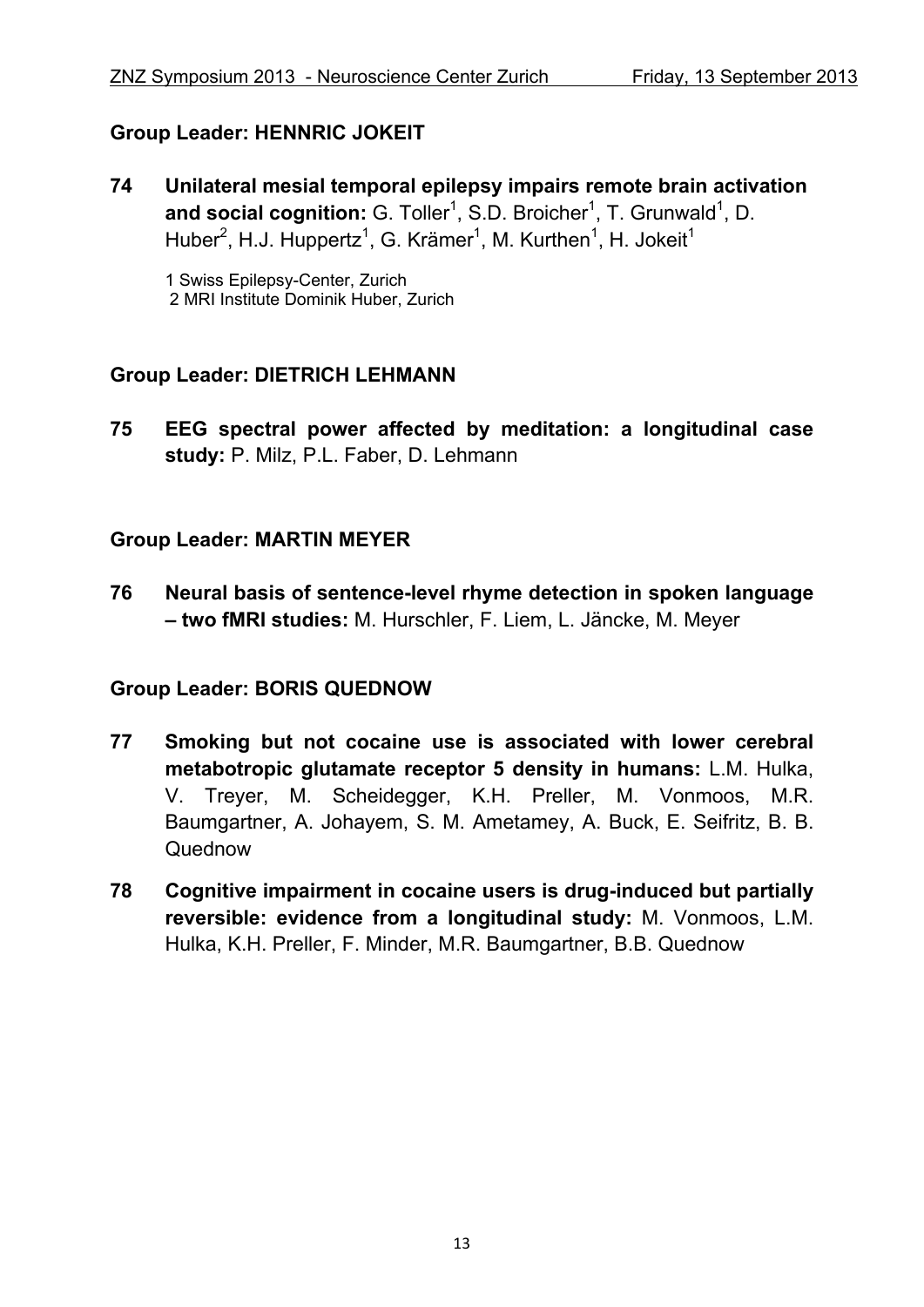#### **AGING AND DISORDERS OF THE NERVOUS SYSTEM**

#### **Group Leader: ARMIN CURT**

**79 Enhancing the Graded Redefined Assessment of Strength, Sensibility and Prehension (GRASSP) with the addition of Inertial Measurement Unit (IMU) data:** M. Brogioli, W.L. Popp, D. Bergman, U. Albisser, K. Leuenberger, R. Gassert, A. Curt, M.L. Starkey

#### **Group Leader: JOHANNES HÄBERLE**

- **80 The molecular mechanism and pathology of clinical variability in one of urea cycle disorders (argininosuccinic aciduria):** L.Hu<sup>1,2</sup>, C. Balmer<sup>1,2</sup>, A. Pandey<sup>3</sup>, V. Wettstein<sup>1,2</sup>, S. Eggimann<sup>4</sup>, D. Möslinger<sup>5</sup>, J.-M. Nuoffer $4,6$ , J. Häberle $1,2$ 
	- 1 Division of Metabolism, University Children's Hospital, Zurich
	- 2 Children's Research Center, Zurich
	- 3 Pediatric Endocrinology, Department of Clinical Research, University of Bern
	- 4 Institute of Clinical Chemistry, University of Bern
	- 5 Department for Paediatrics and Adolescent Medicine, Medical University Vienna, Austria 6 University Children's Hospital, Bern

#### **Group Leader: CHRISTOPH HOCK**

- **81 Early PiB signal as an estimate for brain perfusion is reduced in mild cognitive impairment:** A.F. Gietl, G. Warnock, L. Mu, A. Saake, F. Riese, A. Kälin, S. Schreiner, E. Gruber, S.E. Leh, P.G. Unschuld, D. Summermatter, G. von Schulthess, S. Kollias, R. Schibli, R.M. Nitsch, C. Burger, A. Buck, C. Hock
- **82 Computation neuroanatomy: methods and applications to model brain function and dysfunction:** A.M. Kälin, C. Hock, L. Michels, F. Riese, S. Kollias, A.F. Gietl, P.G. Unschuld, S.E. Leh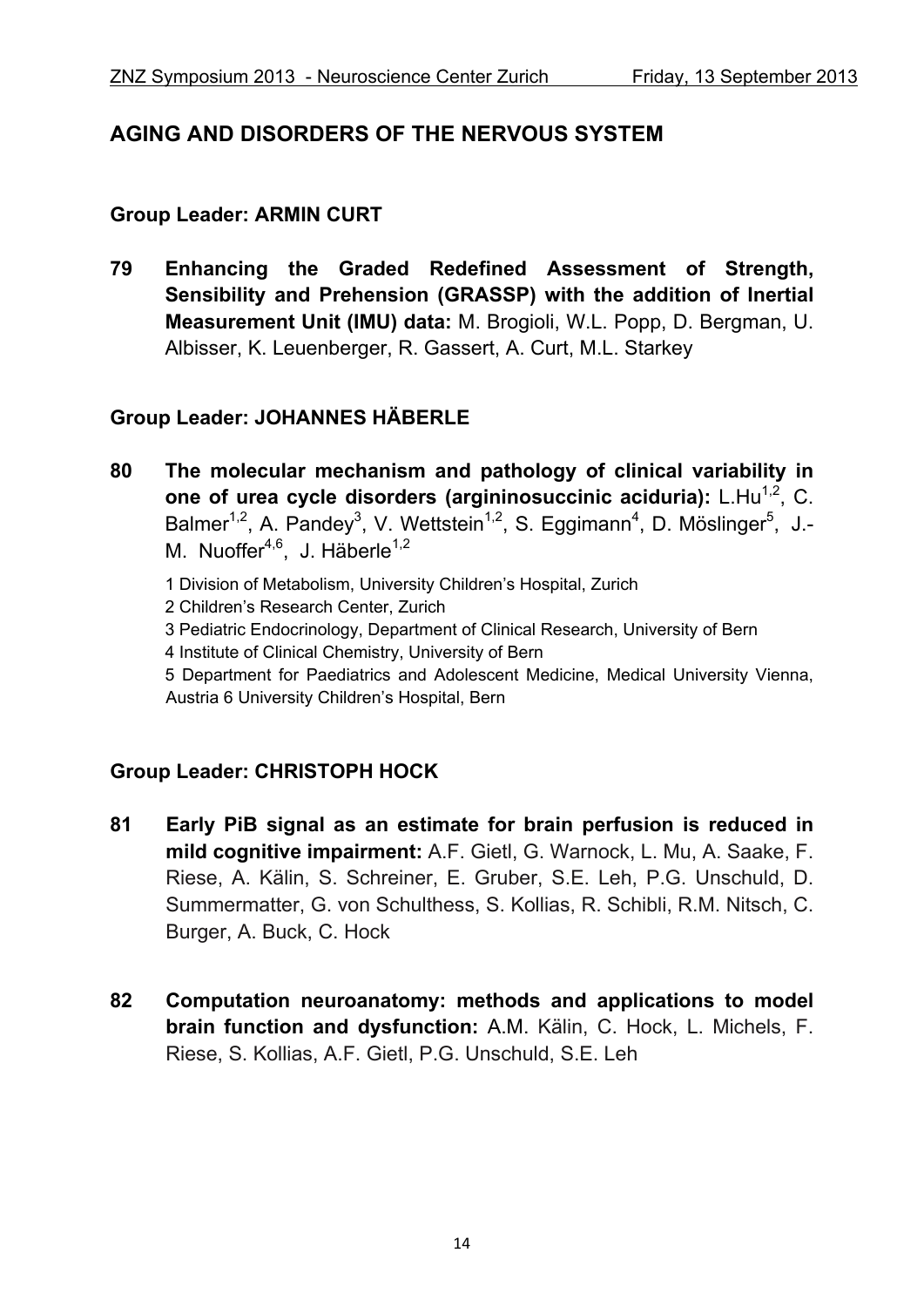#### **Group Leader: IRENE KNUESEL**

- **83 The airbag problem A potential culprit behind Alzheimer`s disease research:** D. Krstic, I. Knuesel
- **84 The effect of immune challenges on neurodegeneration and regeneration of locus coeruleus neurons: relevance for AD pathogenesis:** T. Notter, J.-M. Fritschy, I. Knuesel

#### **Group Leader: UWE KONIETZKO**

**85 Regulation of neuronal function by the interplay of Notch and APP nuclear signaling:** S. Grinschgl, A. Trutzel, C. Tackenberg, R.M. Nitsch, U. Konietzko

#### **Group Leader: DIETRICH LEHMANN**

- **86 Source localization of electrical activity during euthymia in bipolar**  disorder: comparison with controls.: M. A. Painold<sup>1,2</sup>, E.Z. Reininghaus<sup>1</sup>, P. Milz<sup>2</sup>, P.L. Faber<sup>2</sup>, N. Lackner<sup>1</sup>, S. Bengesser<sup>1</sup>, M. Letmaier<sup>1</sup>, A.K. Holl<sup>1</sup>, D. Lehmann<sup>2</sup>, H.-P. Kapfhammer<sup>1</sup>
	- 1 Department of Psychiatry, Medical University, Graz, Austria
	- 2 The KEY Institute for Brain-Mind Research, Dept. of Psychiatry, Psychotherapy and Psychosomatics, University Hospital of Psychiatry, Zurich

#### **Group Leader: ANDREAS LUFT**

**87 Fronto- executive dysfunction in stroke survivors correlates with the performance in a motor-cognitive dual task paradigm:** J. Schneider, B. Hertler, M. Kälin, J. Cerny, P. Brugger, A.R. Luft, C. Globas

#### **Group Leader: ROGER M. NITSCH**

**88 Characterization of amyloid-β oligomers:** J.H. Birnbaum, R.M. Nitsch, C. Tackenberg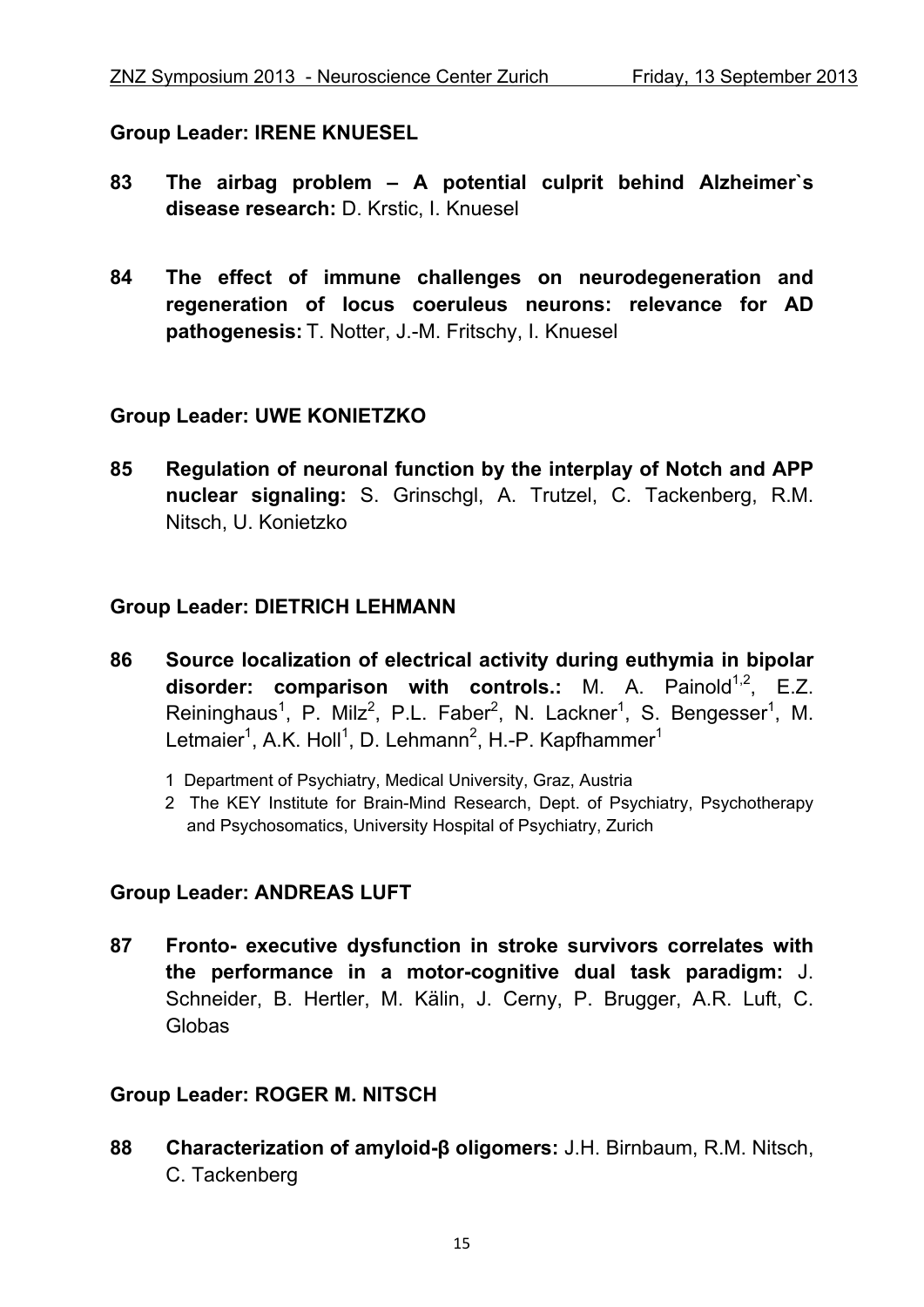- **89 p66Shc deletion reverses cognitive deficits in an AD mouse model:**  R. Derungs, C. Späni, F. Wirth, T. Welt, R.M. Nitsch, L. Kulic
- **90 Role of the adaptive immune system in the pathogenesis of Alzheimer's disease:** C. Späni, T. Suter, M.T. Ferretti, R. Derungs, F. Wirth, T. Welt, C. Hock, R.M. Nitsch, L. Kulic
- **91 A role for AnkG in Alzheimer's disease:** E. Varela, V. Udayar, M.T. Ferretti, L. Rajendran, R.M. Nitsch
- **92 Fighting the battle against familial and sporadic forms of amyotrophic lateral sclerosis with human-derived conformationalspecific SOD1 antibodies:** F. Wirth, M. Maier, F. Montrasio, J. McAfoose, S. Imobersteg, M. Krueger, A. Jeske, D. Preisig, J. Grimm, R.M. Nitsch, T. Welt

#### **Group Leader: PATRICK ROTH**

**93 Integrin inhibition modulates the viability of murine glioma cells:**  M. Silginer, M. Weller, U. Ziegler, P. Roth

#### **Group Leader: JOHANNES SARNTHEIN**

**94 Human intracranial High Frequency Oscillations (HFOs) detected by automatic time-frequency analysis:** S. Burnos, P. Hilfiker, O. Sürücü, F. Scholkmann, N. Krayenbühl, T. Grunwald, J. Sarnthein

#### **Group Leader: GHAZALEH TABATABAI**

- **95 Molecular mechanisms mediating the escape from anti-VEGF therapy in glioblastoma**: S. Krishnan, M. Weller, G. Tabatabai
- **96 Co-inhibition of VEGF and TGF-β signaling pathways in experimental glioma models**: E. Seyed Sadr, M. Weller, G. Tabatabai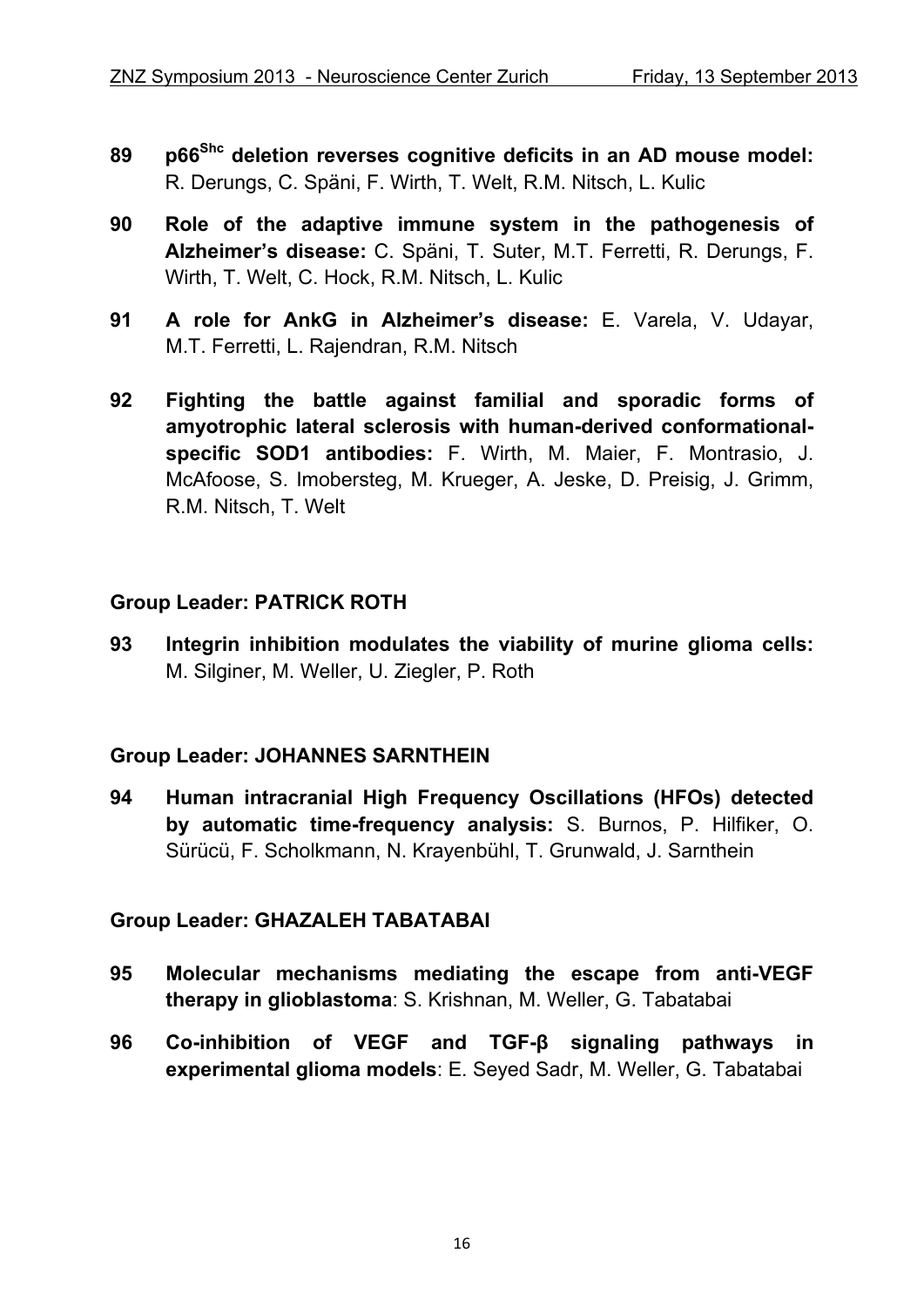#### **Group Leader: BEAT THÖNY**

**97 Treatment studies of the** *Th-ki* **mouse: a novel model for brain catecholamine deficiency and infantile Parkinsonism**: G. Korner, D. Noain, T. Scherer, M. Ying, C.R. Baumann, A. Martinez, B. Thöny

#### **Group Leader: PAUL UNSCHULD**

(ZNZ Associate, Clinic for Geriatric Psychiatry, University Psychiatry Hospital Zurich)

- **98 7 Tesla magnetic resonance imaging (MRSI) of Aβ associated metabolic brain change in cognitively normal elderly adults**: S. Schreiner, T. Kirchner, A.F. Gietl, S. Steininger, M. Wyss, E. Gruber, A. Buck, S. Leh, R.M. Nitsch, K. Prüssmann, C. Hock, A. Henning, P.G. Unschuld
- **99 7 Tesla BOLD fMRI and PiB PET for investigating effects of individual Aβ load on cortico-cerebellar coupling in cognitively normal elderly adults**: S. Steininger, A.F. Gietl, S. Schreiner, M. Wyss, E. Gruber, A. Buck, S. Leh, R.M. Nitsch, K. Prüssmann, C. Hock, P. G. Unschuld

#### **Group Leader: HUUB VAN HEDEL**

**100 Measuring everyday life motor activity in children with neuro-motor disorders**: R. Labruyère, C. Strohrmann, C.N. Gerber, H. J. van Hedel

#### **Group Leader: DAVID WOLFER**

**101 Beneficial and adverse consequences of increased brain plasticity: the interplay between the serotoninergic system and quality of the environment**: I. Branchi, E. Vannoni, A.-K. Fritz, D.P. Wolfer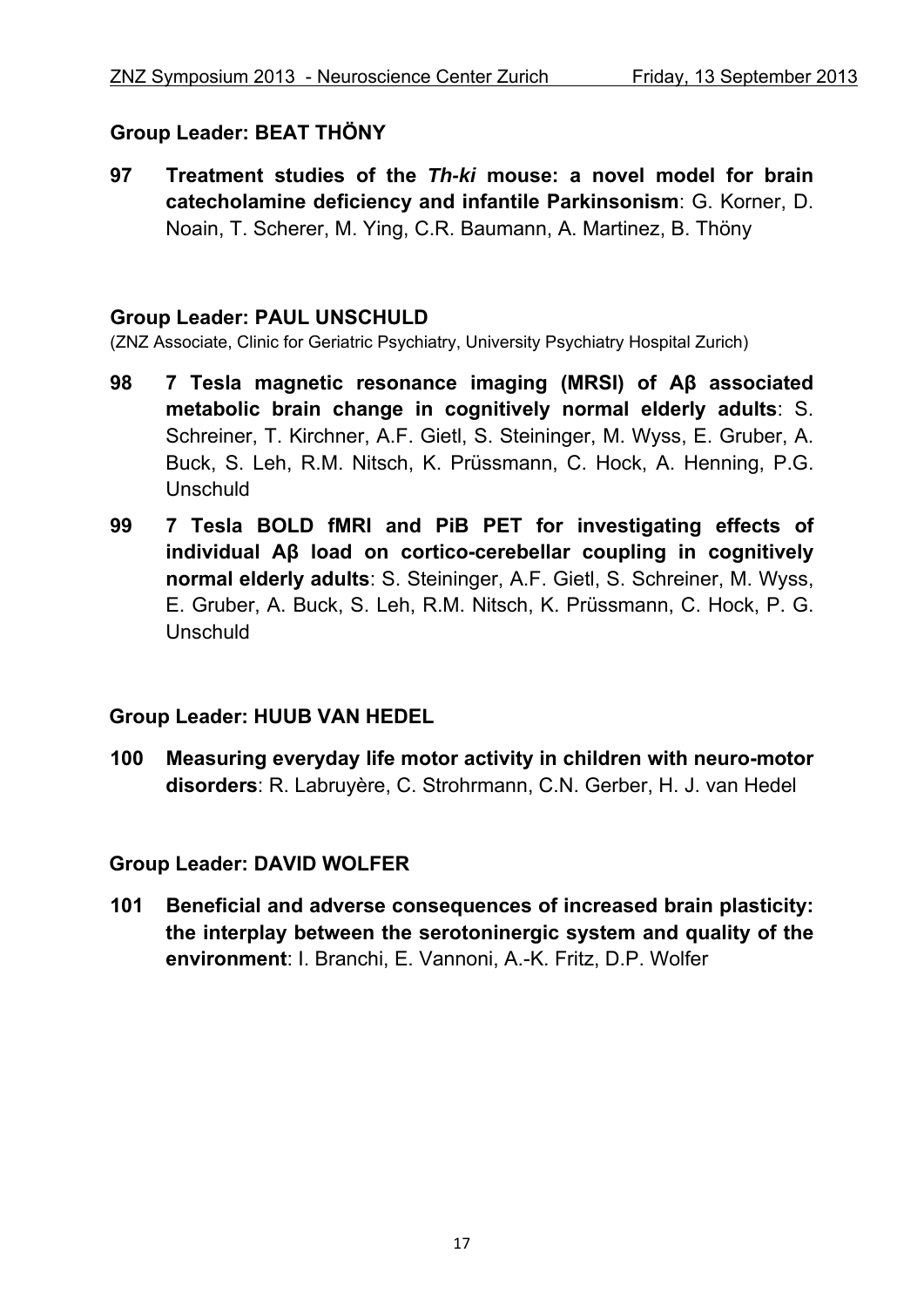#### **COMPUTATION AND MODELING**

#### **Group Leader: IRMGARD AMREIN**

**102 Correspondence analysis of principal cell populations in the mammalian hippocampus:** L. Slomianka, S.E. Lazic, T. Drenth, N. Cavegn, D. Menges, M. Phalanndwa, C.T. Chimimba, I. Amrein

#### **Group Leader: ARMIN CURT**

**103 Stratification and prediction in heterogeneous neurological disorders: can we do better?:** L. Tanadini, T. Hothorn, J. Steeves, A. Curt

#### **Group Leader: ARKO GHOSH**

**104 Sensory learning of premotor representations links independent levels of control:** T. Moraitis, M. Cook, A. Ghosh

#### **Group Leader: GIACOMO INDIVERI**

- **105 Neural computation and attractor dynamics on neuromorphic micro-electronic substrates:** F. Corradi, H.M. Elsayed, M. Osswald, G. Indiveri
- **106 Cortically inspired recurrent neural networks for solving constraint satisfaction problems:** H. Mostafa Elsayed, L.K. Müller, G. Indiveri

#### **Group Leader: VARTAN KURTCUOGLU**

**107 Dominant fluid mechanic cue for neuronal guidance in the subventricular zone: Ependymal cilia beating vs. ventricular and choroid plexus pulsations:** D. de Zélicourt, B. Siyahhan, V. Kurtcuoglu

#### **Group Leader: KLAAS STEPHAN**

**108 Hierarchical prediction errors in dopaminergic and cholinergic regions during sensory learning:** S. Iglesias, C. Mathys, K.H. Brodersen, L. Kasper, M. Piccirelli, K.E. Stephan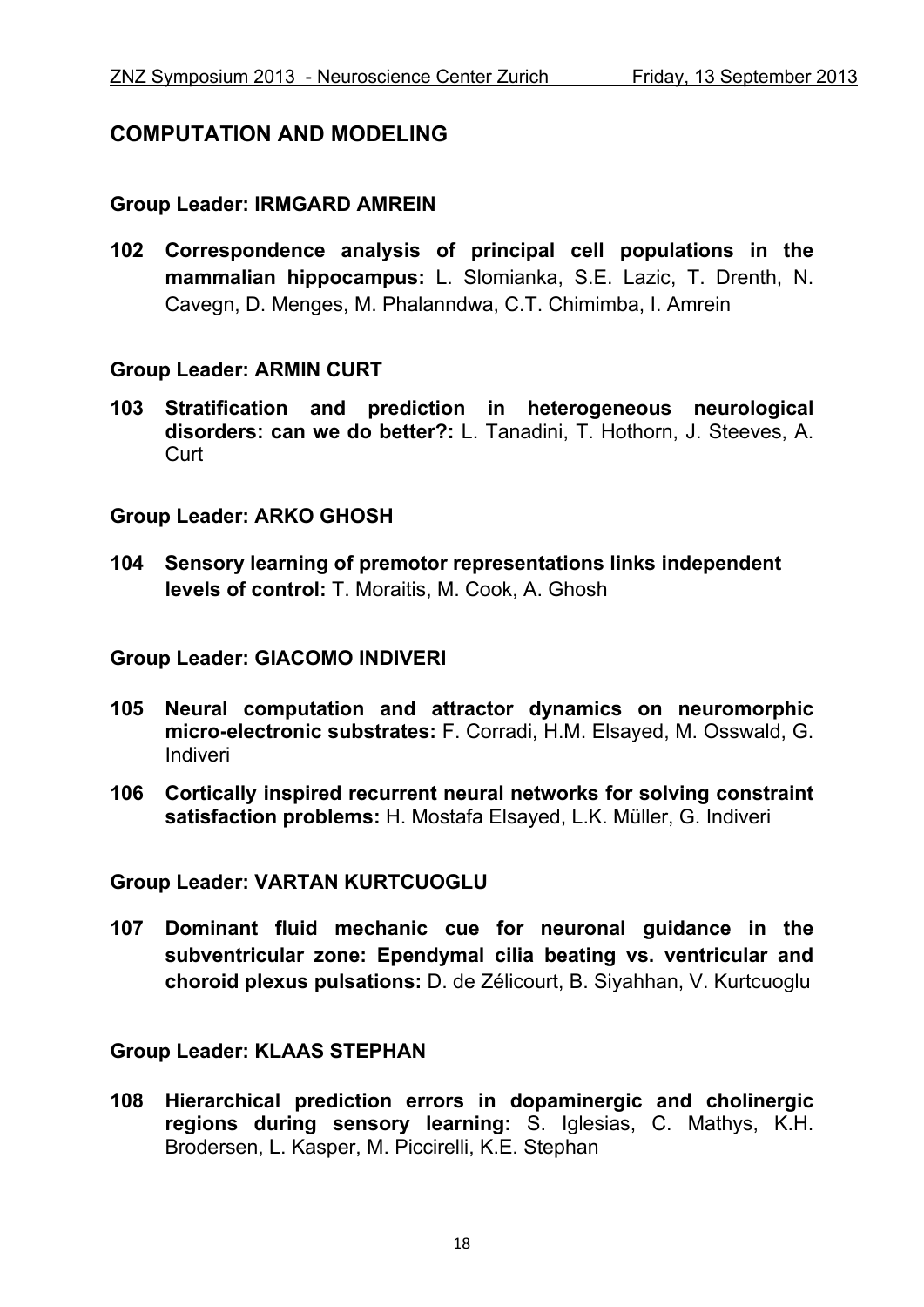#### **BIOMEDICAL TECHNOLOGY AND IMAGING**

#### **Group Leader: SIMON AMETAMEY**

**109 Development and evaluation of a novel cannabinoid type 2 receptor tracer for PET imaging:** R. Slavik, D. Bieri, S. Čermak, S.D. Krämer, A. Müller, T. Suter, R. Schibli, S.M. Ametamey, L. Mu

#### **Group Leader: ROGER GASSERT**

**110 A novel algorithm for estimating mobility parameters and for detecting propulsion method in wheelchair users following spinal cord injury:** W.L. Popp, M. Brogioli, K. Leuenberger, O. Lambercy, A. Curt, R. Gassert, M.L. Starkey

#### **Group Leader: RICHARD HAHNLOSER**

**111 A correlative light and electron microscopy approach for reconstructing syringeal motor neuron circuits in a songbird:** T. Templier, C.P.H. Elemans, R.H.R. Hahnloser

#### **Group Leader: FRITJOF HELMCHEN**

**112 Improved** *in vivo* **detection of single action potentials using ultrasensitive calcium indicators:** S. Carta, J.L. Chen, B. Schneider, F. Helmchen

#### **Group Leader: EMANUELA KELLER**

**113 Cerebral blood flow and oximetry values applying near infrared spectroscopy: transcutaneous and intraparenchymatous measurements in parallel:** E. Keller, J. Froehlich, B. Baumann, C. Böcklin, C. Sikorski, M. Oberle, M. Muser

#### **Group Leader: JAN KLOHS**

**114 Assessment of neutrophil activity after focal cerebral ischemia with imaging:** M. Vaas, M. Rudin, J. Klohs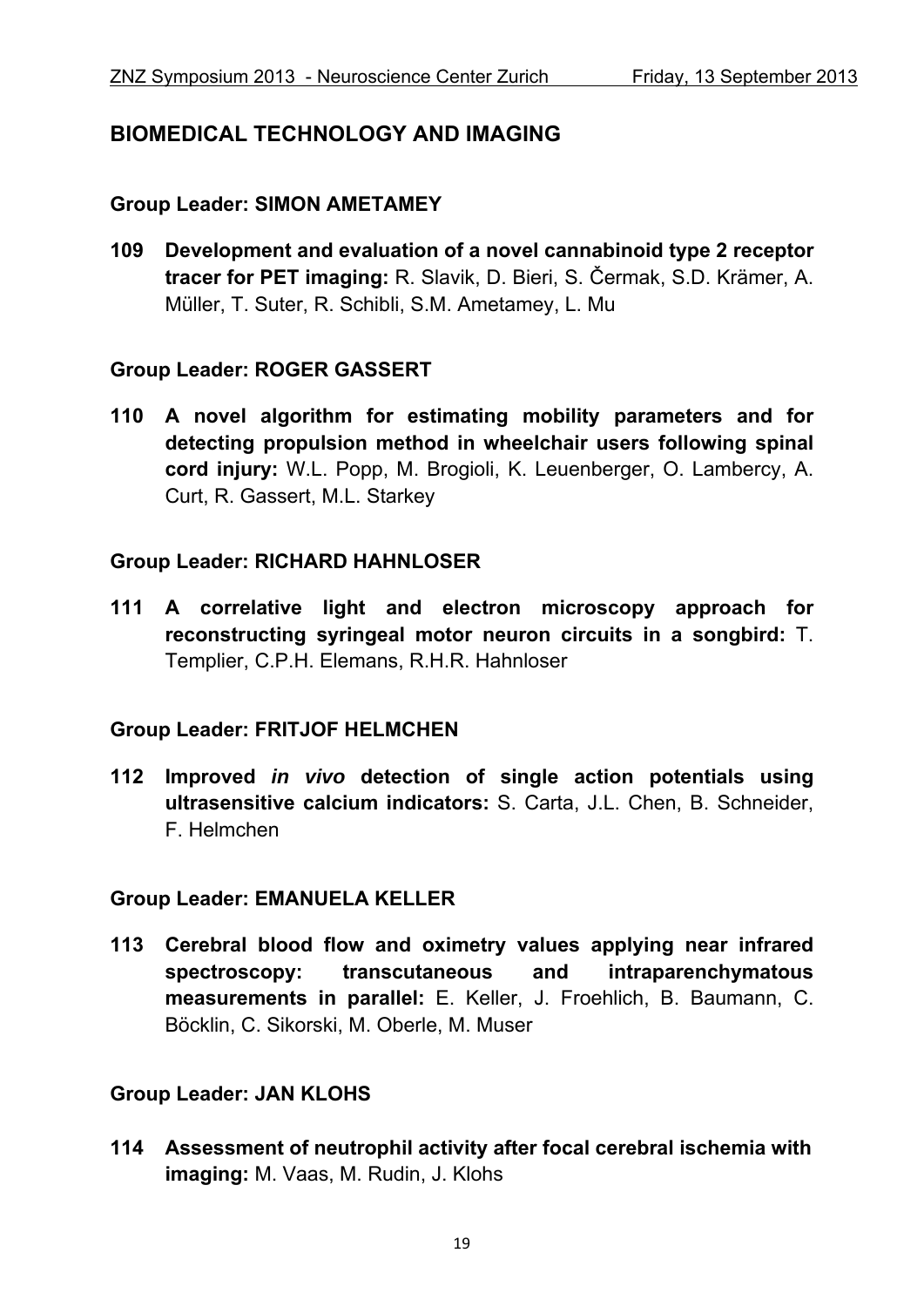#### **Group Leader: ANDREAS LUFT**

- **115 Allegro An interactive training robot for the treatment of neuro**muscular disorders: R. Dravid<sup>1</sup>, M. Lungarella<sup>1</sup>, A.R. Luft<sup>2</sup>
	- 1 Dynamic Devices AG
	- <sup>2</sup> Dept. of Neurology, University of Zurich

#### **Group Leader: MARKUS RUDIN**

**116 Influence of the anesthetic regime on spatio-temporal characteristics of stimulus-evoked fMRI BOLD signals in mice:** F. Schlegel, A. Schröter, M. Rudin

#### **Group Leader: BRUNO WEBER**

**117 Metabolic imaging in the awake mouse:** M. Wyss, M. Zünd, J. Mayrhofer, P. Mächler, R. Gutierrez, F. Barros, B. Weber

#### **Group Leader: MARTIN WOLF**

- **118 A fresh look at functional near-infrared spectroscopy (fNIRS) signals – the local correlation approach:** C. Egli, F. Scholkmann, M. **Wolf**
- **119 How to reduce movement artifacts in near-infrared spectroscopy (NIRS) time series using acceleration data – a new method:** A.J. Metz, F. Scholkmann, P. Achermann, M. Wolf
- **120 Assessing inter-personal brain coupling using functional nearinfrared imaging (fNIRI) hyperscanning: a new approach in neuroscience:** F. Scholkmann, L. Holper, M. Wolf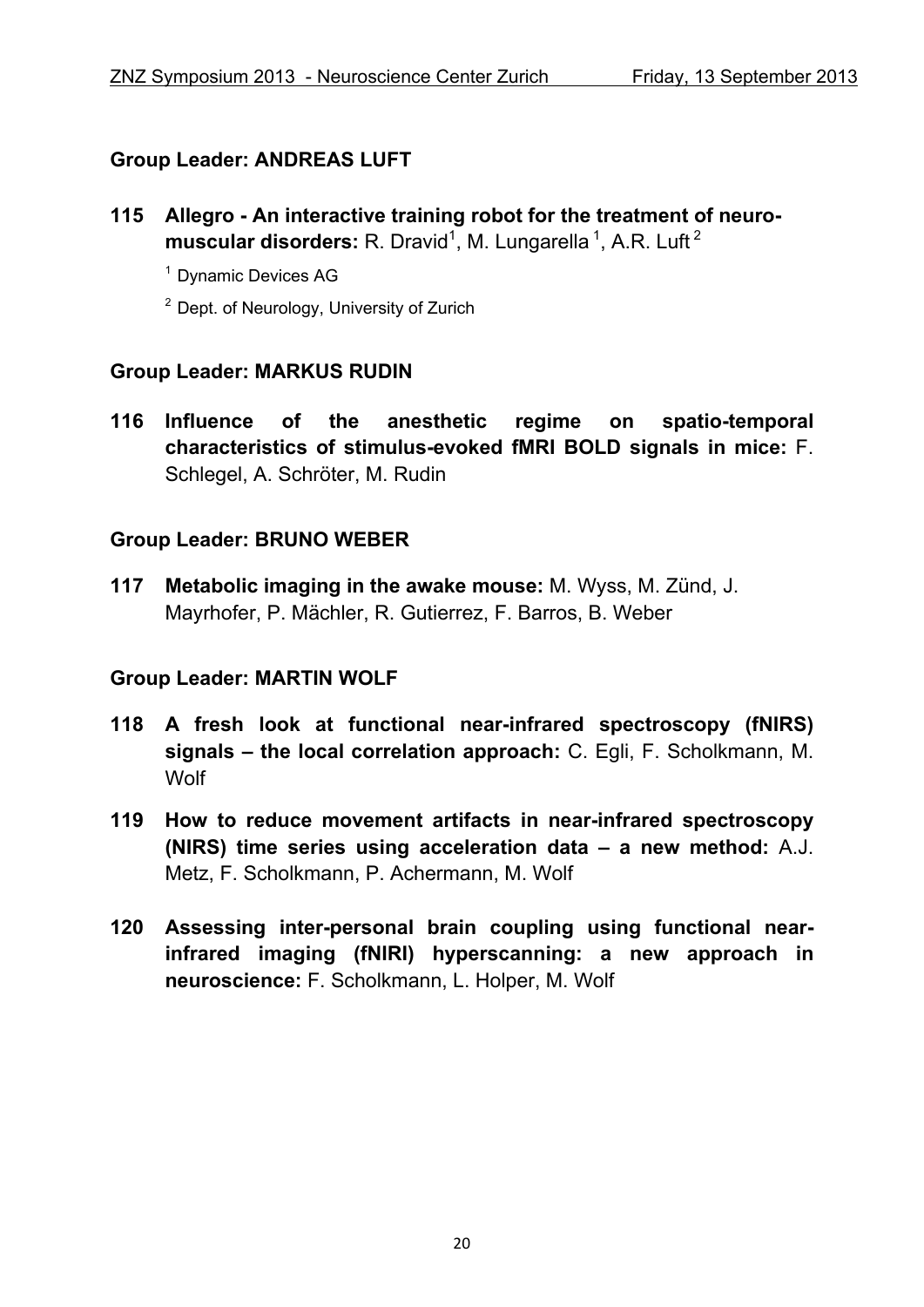#### **ADDITIONAL POSTERS**

#### **Group Leader: MARTIN SCHWAB**

- **121 Identification of a Nogo-A-specific receptor restricting axonal growth and synaptic plasticity in the central nervous system:** A. Kempf, M. Schwab
- **122 Sprouting of brainstem-spinal tracts in response to unilateral motor cortex stroke:** L.C. Bachmann, N.T. Lindau, P. Felder, M. Schwab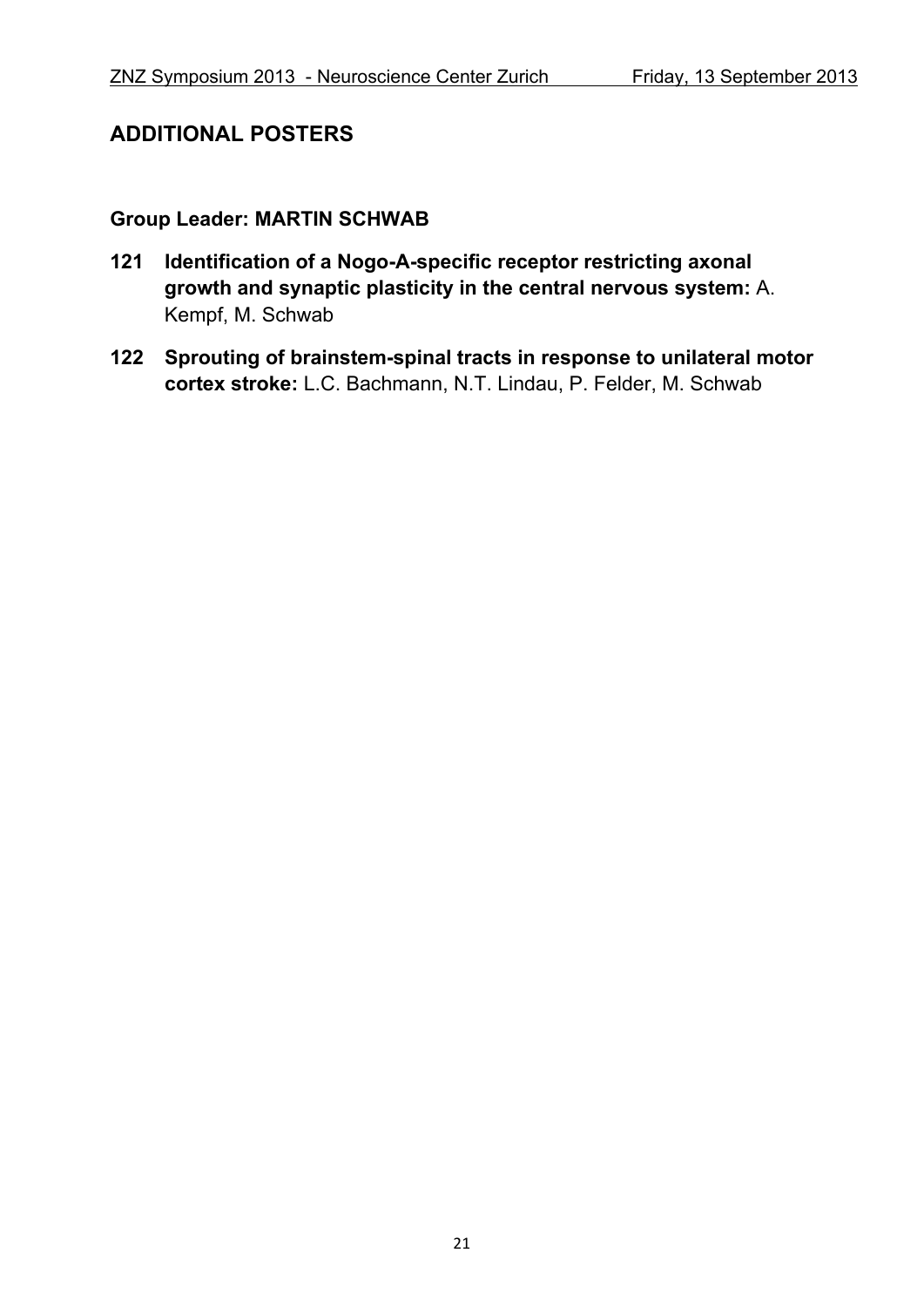### **ZNZ GROUP LEADERS** (in alphabetic order and with poster numbers)

| Achermann P., Institute of Pharmacology and Toxicology, UZH        | 47,48        |
|--------------------------------------------------------------------|--------------|
| Ametamey S., Animal Imaging Center, USZ                            | 109          |
| Amrein I., Institute of anatomy, UZH                               | 56,102       |
| Bach D., University Hospital for Psychiatry Zurich                 | 57           |
| Bassetti C., former ZNZ Member, University Hospital Bern           | 49           |
| Baumann C., Neurology Clinic, USZ                                  | 50,51        |
| Benke D., Institute of Pharmacology and Toxicology, UZH            | 8            |
| Brandeis D., Department of Child and Adolescent Psychiatry, UZH    | 71           |
| Brown S., Institute of Pharmacology and Toxicology, UZH            | 11,12        |
| Curt A., Swiss Paraplegic Center, Balgrist University Hospital ZH  | 25,39,79,103 |
| Dietz V., Swiss Paraplegic Center, Balgrist University Hospital ZH | 40           |
| Eng K., Institute of Neuroinformatics, UZH/ETHZ                    | 26,58        |
| Fritschy J.-M., Institute of Pharmacology and Toxicology, UZH      | 13           |
| Gassert R., Institute of Robotics and Intelligent Systems, ETHZ    | 41,110       |
| Gerber U., Brain Research Institute, UZH                           | 9            |
| Ghosh A., Institute of Neuroinformatics, UZH / ETHZ                | 27,104       |
| Grimm C., Department of Opthalmology, UZH                          | 28           |
| Grünblatt E., Dept. of Child and Adolescent Psychiatry, UZH        | 14,15        |
| Häberle J., University Children's Hospital Zurich                  | 80           |
| Hahnloser R., Institute of Neuroinformatics, UZH/ETHZ              | 59,111       |
| Hare T., Department of Economics, UZH                              | 72           |
| Helmchen F., Brain Research Institute, UZH                         | 29,112       |
| Hock C., Division of Psychiatry Research, UZH                      | 81,82        |
| Huber A., Biomechanics of Hearing, Department ENT, USZ             | 30           |
| Huber R., University Children's Hospital Zurich, Kispi,            | 52,53        |
| Indiveri G., Institute of Neuroinformatics, UZH/ETHZ               | 105,106      |
| Jäncke L., Institute of Psychology, UZH                            | 73           |
| Jessberger S., Institute of Cell Biology, ETHZ                     | 1,2          |
| Jokeit H., Department of Neuropsychology, Swiss Epilepsy Center    | 74           |
| Keller E., Department of Neurosurgery, USZ                         | 113          |
| Klohs J., Institute for Biomedical Engineering, ETHZ               | 114          |
| Knüsel I., Institute of Pharmacology and Toxicology, UZH           | 83,84        |
| Kollias S., Institute for Neuroradiology, USZ                      | 42           |
| Konietzko U., Division of Psychiatry Research, UZH                 | 16,85        |
| Kurtcuoglu V., Institute of Physiology, UZH                        | 107          |
| Landolt H.-P., Institute of Pharmacology and Toxicology, UZH       | 54,55        |